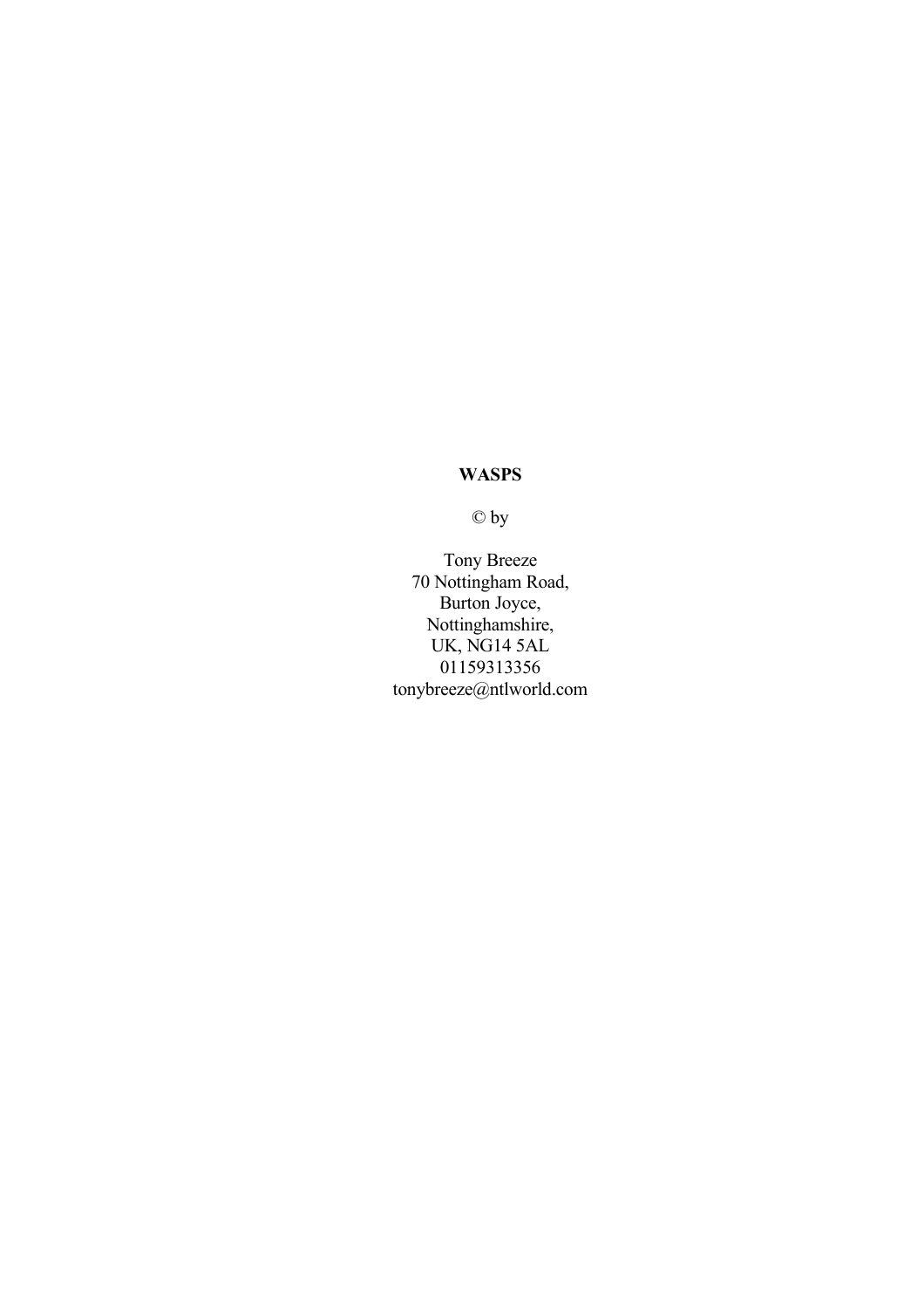Performances or readings of this play may not legally take place before an audience without a licence obtainable on application from:

> Ventus Books 70 Nottingham Road Burton Joyce Notts NG14 5AL (0115-9313356) [tonybreeze@ntlworld.com](mailto:tonybreeze@ntlworld.com)

To avoid possible disappointment application should be made, preferably in writing, as early as possible stating :-

> (i)Name and address of applicant (ii)Name and address of society (iii)Name and address of theatre or hall where the performances would be held (iv) Times and dates of performances

A fee will be charged for this licence which must be paid prior to the first performance otherwise the licence is automatically cancelled and the performance becomes illegal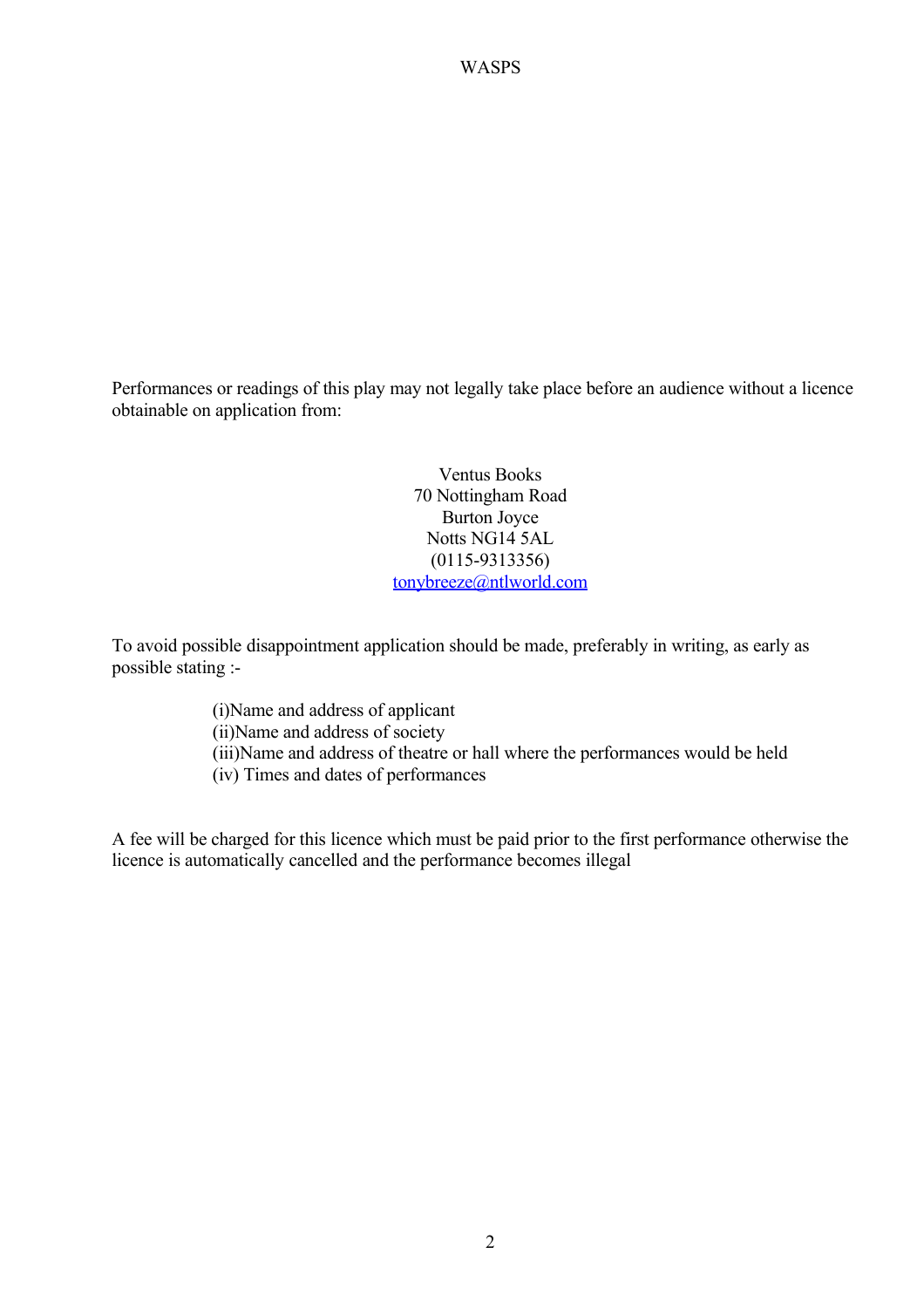#### **CHARACTERS**

| Vera                     | The station cleaner                                                    |
|--------------------------|------------------------------------------------------------------------|
| Sue                      | The new girl                                                           |
| Freda                    | Hard-faced German woman who keeps to herself                           |
| MaggieMotherly organizer |                                                                        |
| Mooney                   | Part-time comedienne                                                   |
| Belle                    | Mutton dressed as lamb                                                 |
| Octavia                  | Well spoken ex-opera singer                                            |
| Pearl                    | Shy pigeon lover on the edge of a nervous breakdown                    |
|                          | The characters are entirely fictitious and are not based on any person |

living or dead. The uniforms of UK traffic wardens are black with yellow cap bands and flashes.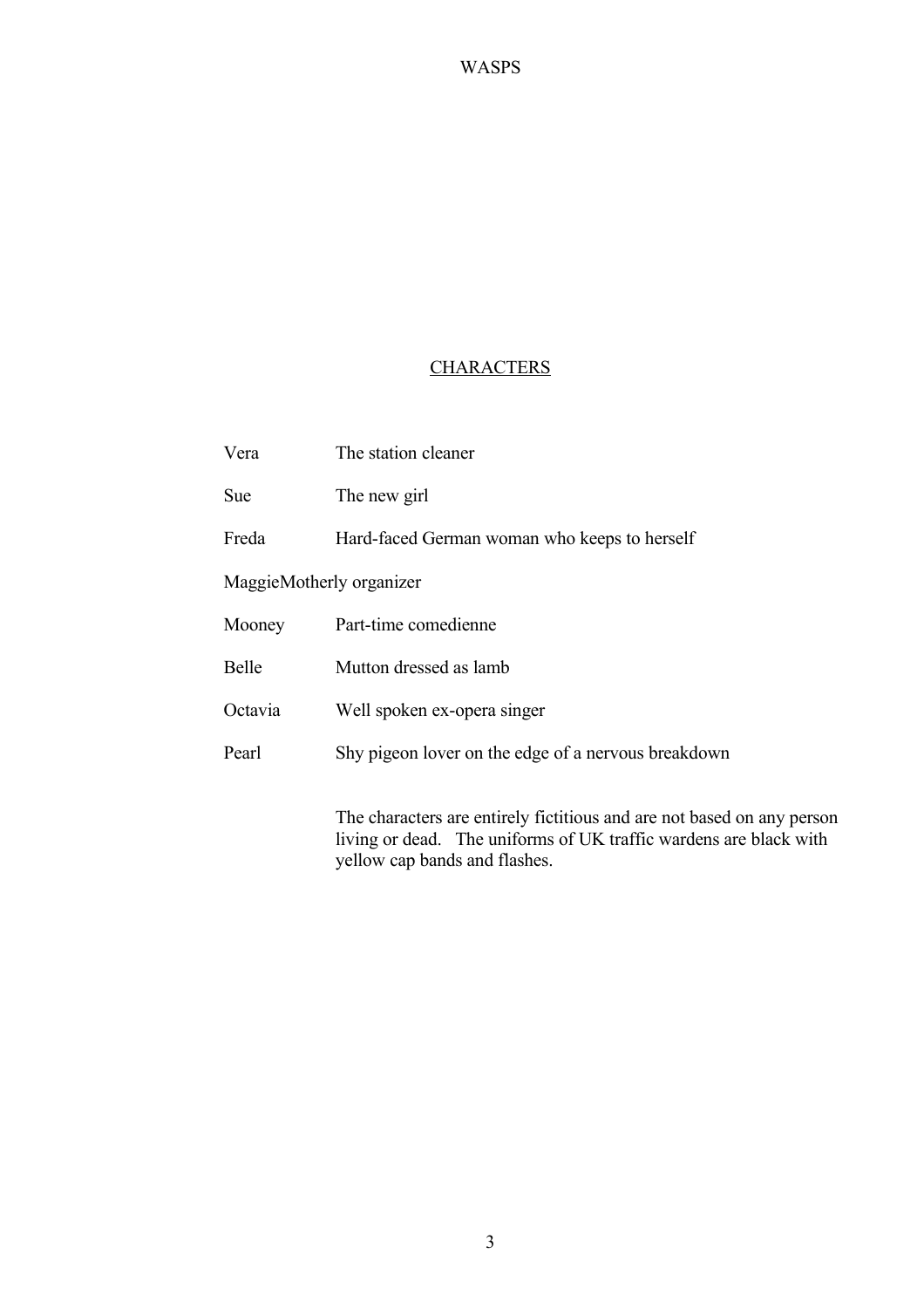#### ACT I

(The traffic wardens office in a busy police station. The walls are filled with lockers, a notice board and a full-length mirror. In one corner there is a window with pigeons fluttering about outside and a small table near the door with a telephone on it. At one side to the front there is a large table for report writing and in the centre an old sofa and armchairs

As the lights rise Vera is hoovering and singing to herself when Sue, the new girl, arrives at the open door carrying a suitcase and wearing a long coat with her warden's uniform underneath. She knocks but Vera is too involved to hear....)

| Sue        | Excuse me                                                                                                                                                                                                                             |
|------------|---------------------------------------------------------------------------------------------------------------------------------------------------------------------------------------------------------------------------------------|
|            | (the hoovering continues)                                                                                                                                                                                                             |
|            | Excuse me                                                                                                                                                                                                                             |
|            | (still no response so she goes up behind her and taps her on the shoulder which causes<br>her to jump)                                                                                                                                |
| Vera       | Good God!                                                                                                                                                                                                                             |
| <b>Sue</b> | I'm sorry                                                                                                                                                                                                                             |
| Vera       | (Switching off) Don't ever do that again                                                                                                                                                                                              |
| Sue        | Is this wardens' office?                                                                                                                                                                                                              |
| Vera       | (Indicating sign on door) Well if it isn't they've put the wrong sign on the door                                                                                                                                                     |
| Sue        | I didn't see that - sorry                                                                                                                                                                                                             |
| Vera       | No skin off my nose - do y'mind if I carry on?                                                                                                                                                                                        |
| Sue        | Don't let me stop you                                                                                                                                                                                                                 |
| Vera       | (Clearing the table) Will you look at the state of this place - cups - papers - fag ends - I<br>sometimes wonder what their homes must be like, I really do  (To Sue) Well don't<br>just stand there, come in - make yourself at home |
| Sue        | Hasn't anyone else arrived yet?                                                                                                                                                                                                       |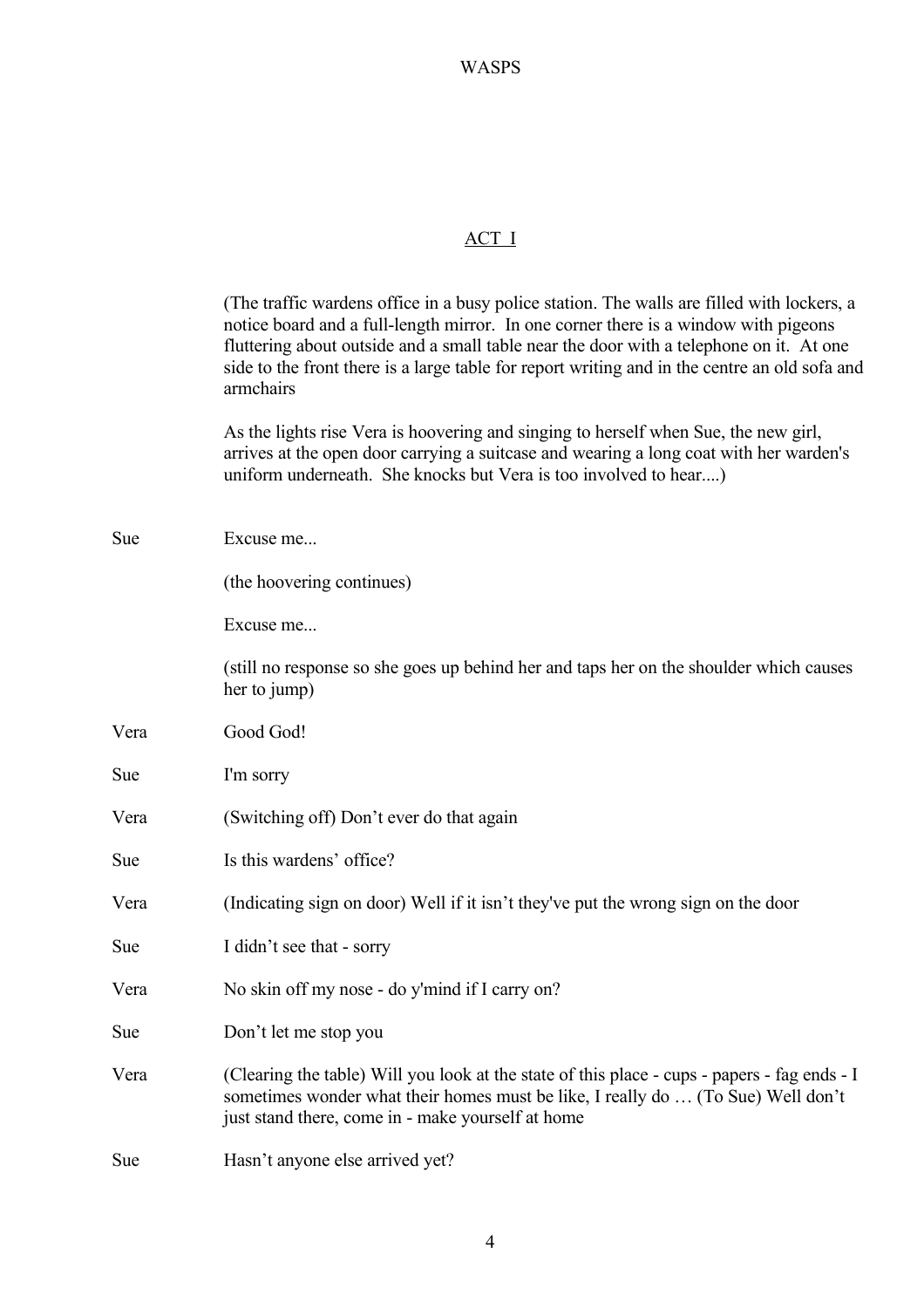| Vera  | <b>WASPS</b><br>Only you love. This lot wont be here till the stroke of eight - from eight they get paid<br>and from eight they work - if you can call it work, walking round sticking bits of paper<br>on motor cars - waste of time and money if you ask me You can take your coat off<br>you know, it is allowed |
|-------|---------------------------------------------------------------------------------------------------------------------------------------------------------------------------------------------------------------------------------------------------------------------------------------------------------------------|
| Sue   | Oh yes (she does so)                                                                                                                                                                                                                                                                                                |
| Vera  | (Seeing the uniform) You're one as well are you? All the gear underneath                                                                                                                                                                                                                                            |
| Sue   | I didn't know if I was supposed to wear it to work or not                                                                                                                                                                                                                                                           |
| Vera  | I shouldn't worry, they come looking like all kinds - you're new then?                                                                                                                                                                                                                                              |
| Sue   | Yes                                                                                                                                                                                                                                                                                                                 |
| Vera  | I thought so - first day?                                                                                                                                                                                                                                                                                           |
| Sue   | Yes                                                                                                                                                                                                                                                                                                                 |
| Vera  | Well we all have to start somewhere  but what's a pretty young thing like you doing<br>in that gear?                                                                                                                                                                                                                |
| Sue   | Doesn't it suit me? Is there something wrong?                                                                                                                                                                                                                                                                       |
| Vera  | Have you seen yourself?                                                                                                                                                                                                                                                                                             |
| Sue   | I didn't have time; I was in such a rush                                                                                                                                                                                                                                                                            |
| Vera  | (Indicating mirror) Over there, take a look in the mirror                                                                                                                                                                                                                                                           |
| Sue   | (Seeing herself for the first time) Oh!                                                                                                                                                                                                                                                                             |
| Vera  | It's you all right - changes you doesn't it? I'll bet you're quite a looker in your own stuff<br>but that black - it wouldn't do for me - still, I suppose they've got to make you look like<br>that or they'd have all the fellahs after you                                                                       |
| Sue   | I suppose so                                                                                                                                                                                                                                                                                                        |
|       | (Freda comes in purposefully)                                                                                                                                                                                                                                                                                       |
| Freda | (Coldly) Morning                                                                                                                                                                                                                                                                                                    |
| Vera  | Morning Freda (Confidentially to Sue) German doesn't mix much (To Freda) First<br>again then Freda? Apart from this young lady  funny how you're always the first                                                                                                                                                   |
| Freda | (Getting uniform on for work) I am the first because I wish to be first. What's so<br>strange in that?                                                                                                                                                                                                              |
| Vera  | Nothing, I just notice these things. You all have your times - first you then Maggie -<br>then the rest of them - every morning like clockwork                                                                                                                                                                      |
| Freda | I don't find it strange                                                                                                                                                                                                                                                                                             |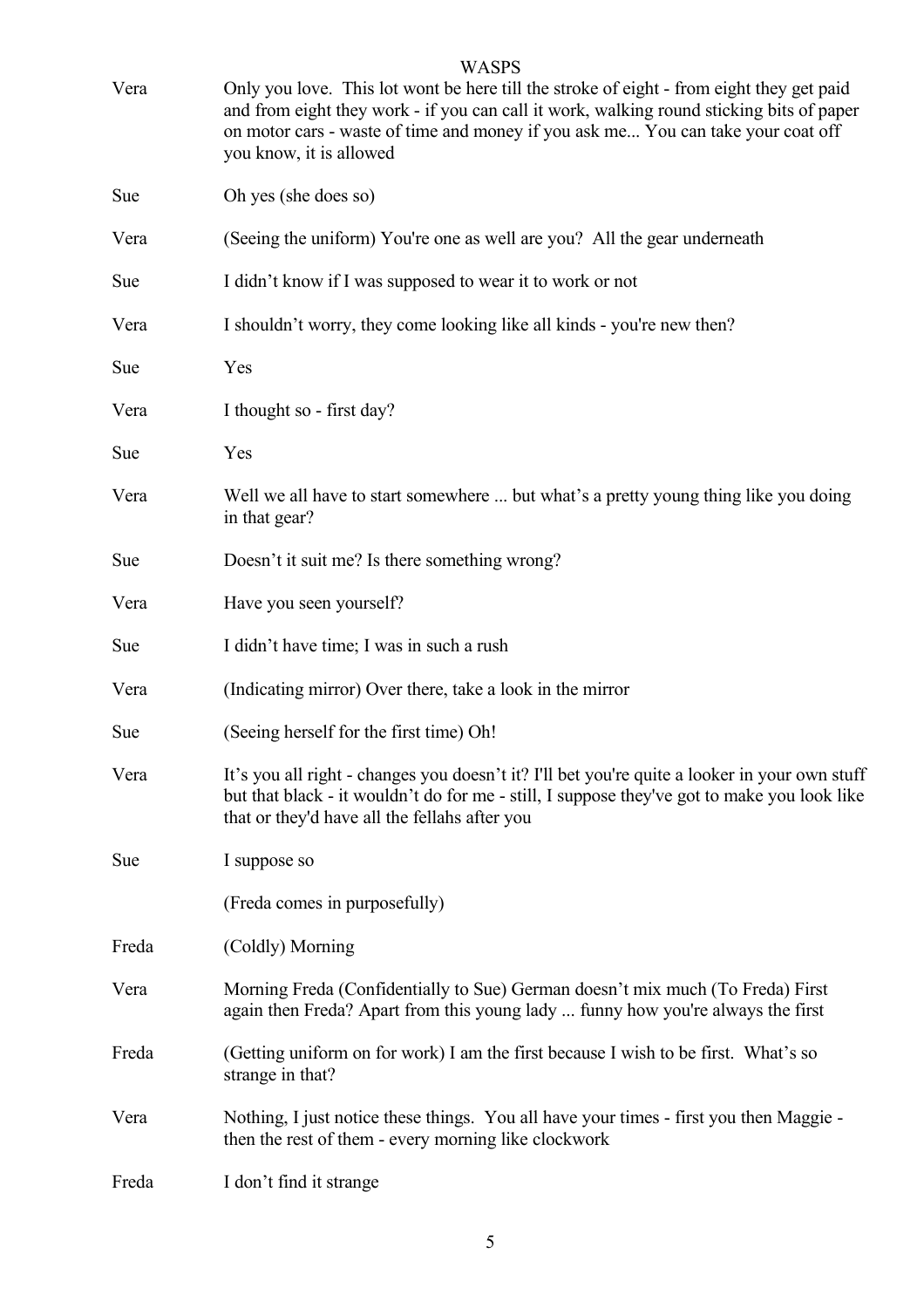| Sue    | <b>WASPS</b><br>Perhaps not "strange" - predictable                                                                                                                 |
|--------|---------------------------------------------------------------------------------------------------------------------------------------------------------------------|
| Freda  | You think so? (Pushing past Sue) Excuse me                                                                                                                          |
| Sue    | Sorry                                                                                                                                                               |
| Freda  | I don't see what's so predictable, I just like being prepared                                                                                                       |
| Vera   | National trait you know                                                                                                                                             |
| Freda  | What?                                                                                                                                                               |
| Vera   | Being prepared - noted for it, you lot                                                                                                                              |
| Freda  | You generalize, Vera, always you generalise                                                                                                                         |
| Vera   | Do I? You wait and see - any minute through that door it'll be "Greetings Vera!"                                                                                    |
|        | (Right on cue Maggie enters)                                                                                                                                        |
| Maggie | Greetings Vera!                                                                                                                                                     |
| Vera   | There you are, what did I tell you                                                                                                                                  |
| Maggie | What did you tell them?                                                                                                                                             |
| Vera   | She don't believe me - I was telling her about you lot and your routines                                                                                            |
| Maggie | What've you been saying?                                                                                                                                            |
| Vera   | Every morning she's first then you - except for today that is                                                                                                       |
| Maggie | Hello there! A new face?                                                                                                                                            |
| Vera   | A new girl                                                                                                                                                          |
| Maggie | (Extending hand) Pleased to meet you - Maggie Benson                                                                                                                |
| Sue    | Susan, Susan Whittaker, everybody calls me Sue                                                                                                                      |
| Maggie | Then we shall do the same. (Indicating Freda) Have you met everyone else?                                                                                           |
| Sue    | We've not                                                                                                                                                           |
| Freda  | (Not being drawn) Morning                                                                                                                                           |
| Maggie | And of course our own beloved Vera who cleans up after us, washes our cups, empties<br>our ashtrays and generally runs after us like a mother hen                   |
| Vera   | You can say that again - and that reminds me - I want you to tell them others when they<br>come in, I found fourteen fag ends on the floor this morning - fourteen! |
| Maggie | I'll tell them                                                                                                                                                      |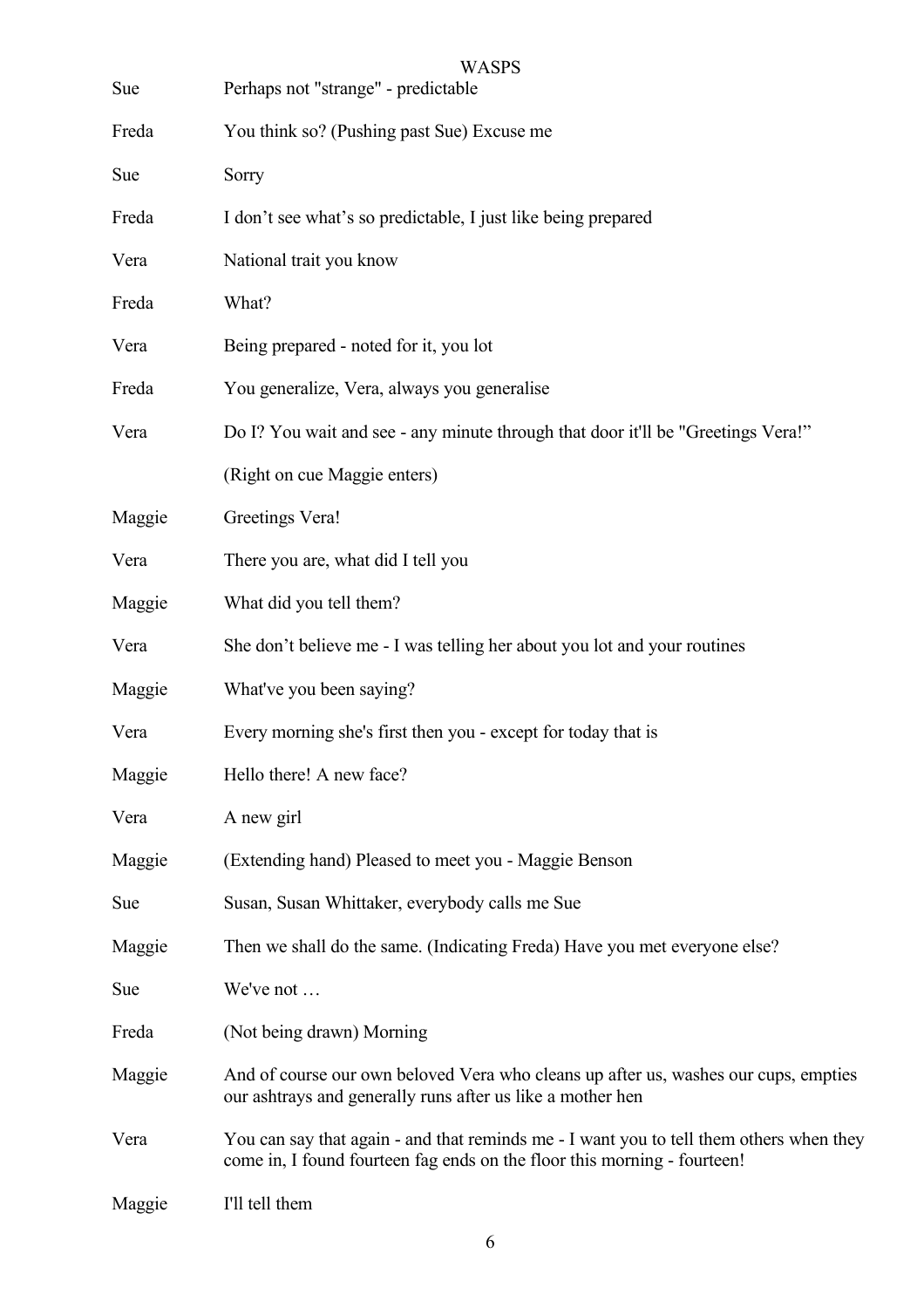| Freda  | Don't look at me, I'm not a smoker                                                                                                                                                                                            |
|--------|-------------------------------------------------------------------------------------------------------------------------------------------------------------------------------------------------------------------------------|
| Vera   | I'm not accusing no-one in particular but you just tell them, drop them a 'int - when the<br>floor's full, tell them, they can always use the ash trays!                                                                      |
| Maggie | I'll tell them, Vera, but can I also tell you something - when I came in I could have<br>sworn I heard the Chief Inspector asking for you                                                                                     |
| Vera   | Willetts?                                                                                                                                                                                                                     |
| Maggie | I might have been wrong - you haven't forgotten his office again?                                                                                                                                                             |
| Vera   | Its not a question of forgetting, its a question of time, I've only got the one pair of hands<br>$-(To Sue)$ excuse me - you're on me wire                                                                                    |
| Sue    | Sorry                                                                                                                                                                                                                         |
|        | (Vera chunters to herself as she drags her hoover out of the door bumping into two<br>other wardens on their way in - the inseparable Belle and Mooney. Mooney is dressed<br>in a grey gabardine (relevant to the later plot) |
| Mooney | (Swinging Vera round) Shall we dance?                                                                                                                                                                                         |
| Vera   | Gerroff!                                                                                                                                                                                                                      |
| Mooney | You all right our kid?                                                                                                                                                                                                        |
| Vera   | Out of me way, Willetts wants me                                                                                                                                                                                              |
| Belle  | All right Vera?                                                                                                                                                                                                               |
| Vera   | No, I'm not all right (exits chuntering)                                                                                                                                                                                      |
| Belle  | Sorry I spoke                                                                                                                                                                                                                 |
| Mooney | What's up with her?                                                                                                                                                                                                           |
| Maggie | She thinks she's in bother again with Willetts                                                                                                                                                                                |
| Mooney | And is she?                                                                                                                                                                                                                   |
| Maggie | No, but it gets her out of here with that hoover                                                                                                                                                                              |
| Belle  | And a good thing too - I can't stand the row                                                                                                                                                                                  |
| Freda  | If she worked at the proper time it wouldn't interfere with anyone                                                                                                                                                            |
| Mooney | Oh yes? And what's the proper time then Adolph?                                                                                                                                                                               |
| Freda  | Early, very early, before anyone else arrived - it would make more sense                                                                                                                                                      |
| Mooney | Don't you think she's got enough to do?                                                                                                                                                                                       |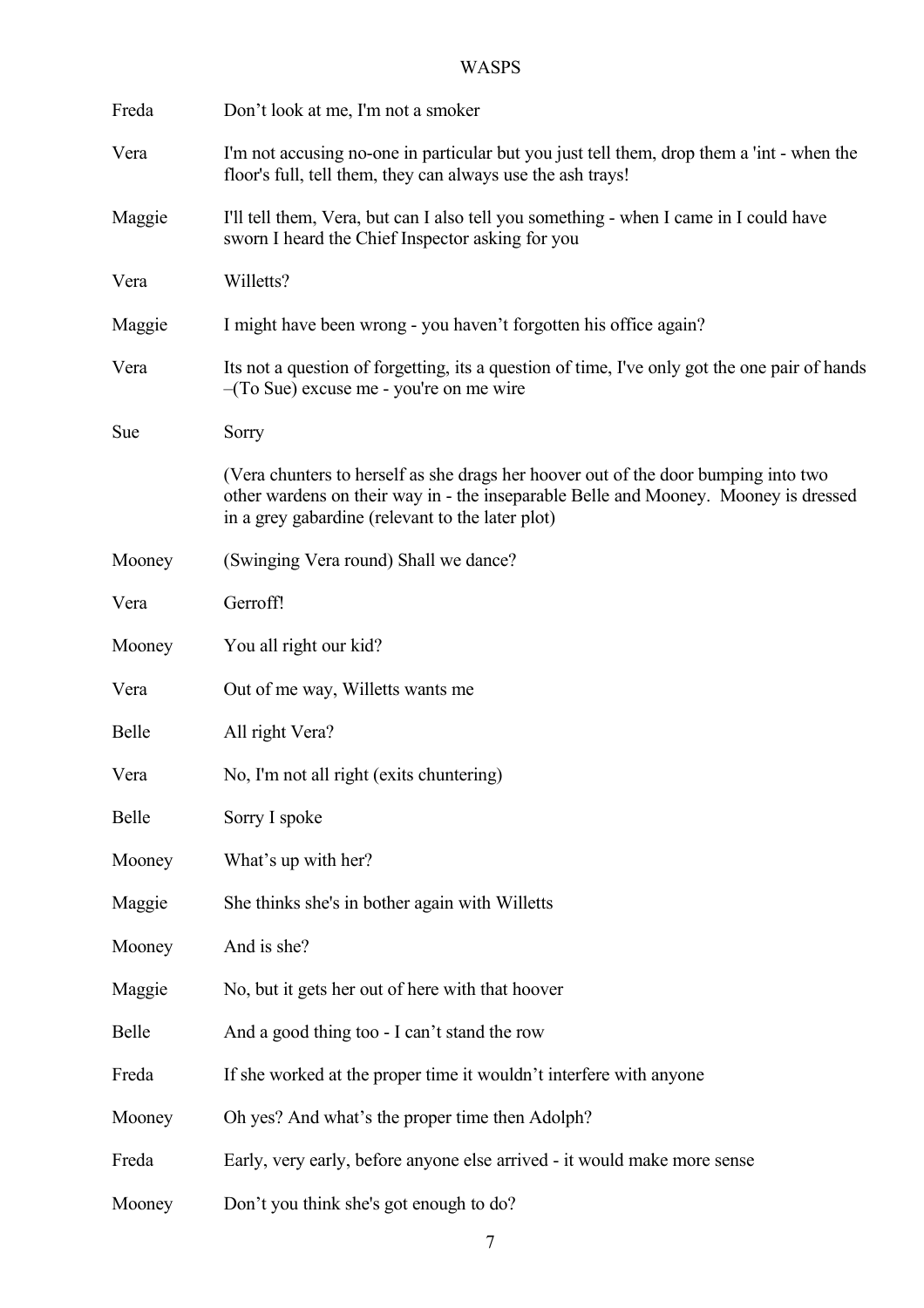| Freda  | She is not overworked                                                                                                                               |
|--------|-----------------------------------------------------------------------------------------------------------------------------------------------------|
| Mooney | You don't reckon?                                                                                                                                   |
| Freda  | In this country they don't know what hard work is                                                                                                   |
| Mooney | Here we go again - (Singing) "Deutschland, Deutschland Uber Alles" - I say, I say -<br>Knock, Knock!                                                |
| Belle  | Who's there?                                                                                                                                        |
| Mooney | Adolph                                                                                                                                              |
| Belle  | Adolph who?                                                                                                                                         |
| Mooney | (German accent) A dolf ball hit me in ze nose and dats vhy I talk like zis!                                                                         |
|        | (Groans from others)                                                                                                                                |
| Freda  | Always you make a joke of everything - and I would be obliged if you would call me<br>by my proper name                                             |
| Mooney | Sorry chuck. (seeing Sue) Now then, who's this?                                                                                                     |
| Maggie | This is Susan, the new one they promised us - but she prefers to be called Sue                                                                      |
| Mooney | Sue eh? (Taking her hand) Well how-de-doo-de-Suzie - pleased to be making your<br>acquaintance, honey child!                                        |
| Maggie | Sue meet Mooney                                                                                                                                     |
| Sue    | Mooney?                                                                                                                                             |
| Mooney | That's what they call me chuck. Mad Mooney to my friends and to my enemies<br>(casting a glance at Freda) well the least said about them the better |
| Maggie | And Belle                                                                                                                                           |
| Sue    | (Shaking hands) Morning                                                                                                                             |
| Belle  | (Bluntly) You're young aren't you?                                                                                                                  |
| Sue    | Am <sub>I?</sub>                                                                                                                                    |
| Mooney | Don't be so rude, Belle. Isn't she rude? You'll have to excuse her, her mum ran off<br>with a gypsy and she was brought up in an orphanage          |
| Sue    | Oh, I'm sorry                                                                                                                                       |
| Belle  | She's having you on, love, but you are aren't you?                                                                                                  |
| Sue    | I don't know                                                                                                                                        |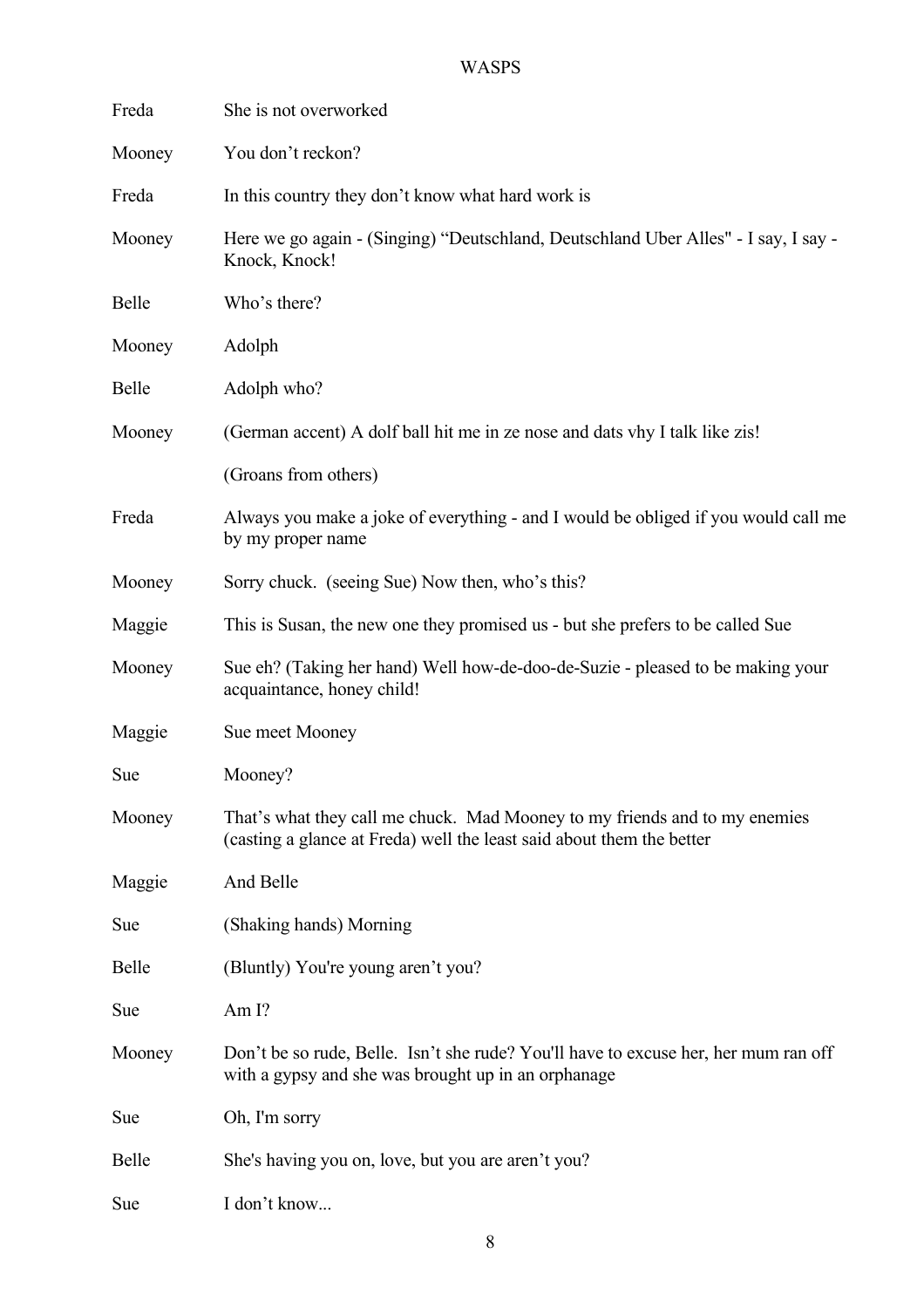| Mooney | You were young once, Belle, I know its hard to believe but you were - like I said to this<br>bloke last night, "We all have to start somewhere," I said - you know what he said?                                                                           |
|--------|------------------------------------------------------------------------------------------------------------------------------------------------------------------------------------------------------------------------------------------------------------|
| Freda  | We do not wish to know what he said                                                                                                                                                                                                                        |
| Mooney | I'm not talking to you - he said, "Are you a virgin?" - "Virgin?" I said - 'Vergin' on the<br>ridiculous!" - Well I ask you, at my age? Do I look like a virgin?                                                                                           |
| Freda  | You look what you are - a second rate, part-time comedian in a seedy nightclub                                                                                                                                                                             |
| Mooney | You what?                                                                                                                                                                                                                                                  |
| Freda  | You asked                                                                                                                                                                                                                                                  |
| Mooney | I'll give you "second rate"                                                                                                                                                                                                                                |
| Maggie | (Stepping between them) Now then Mooney, don't start                                                                                                                                                                                                       |
| Mooney | I'll have you Fritz!                                                                                                                                                                                                                                       |
| Maggie | Sit down and take your coat off                                                                                                                                                                                                                            |
| Mooney | (Reluctantly complying) Bloody kraut.                                                                                                                                                                                                                      |
| Maggie | You haven't got in the door and you're at each other's throats                                                                                                                                                                                             |
| Mooney | D'you hear what she said? "Second rate". I'll give you second rate - I'll have you know,<br>frauline, I had a very good offer last night                                                                                                                   |
| Freda  | The same as your usual offers no doubt                                                                                                                                                                                                                     |
| Mooney | No, not the same, a genuine offer from a genuine agent as a matter of fact                                                                                                                                                                                 |
| Belle  | You're joking?                                                                                                                                                                                                                                             |
| Mooney | I'm not - I'd done my bit at the workmens club - you know, the one I was telling you<br>about - and I was just going to get myself a drink at the bar when this fellah comes up<br>to me and he says - you know what he says? He says, "You're wasted pet" |
| Belle  | You what?                                                                                                                                                                                                                                                  |
| Mooney | "Wasted" he says, "If you keep flogging yourself to death with audiences like these<br>you'll be dead by the time you're fifty"                                                                                                                            |
| Belle  | And what did you say?                                                                                                                                                                                                                                      |
| Mooney | What do you think? I said, "Tell me more,"                                                                                                                                                                                                                 |
| Sue    | (Who has been standing awkwardly holding a heavy suitcase) Excuse me                                                                                                                                                                                       |
| Mooney | Why? What've you done?                                                                                                                                                                                                                                     |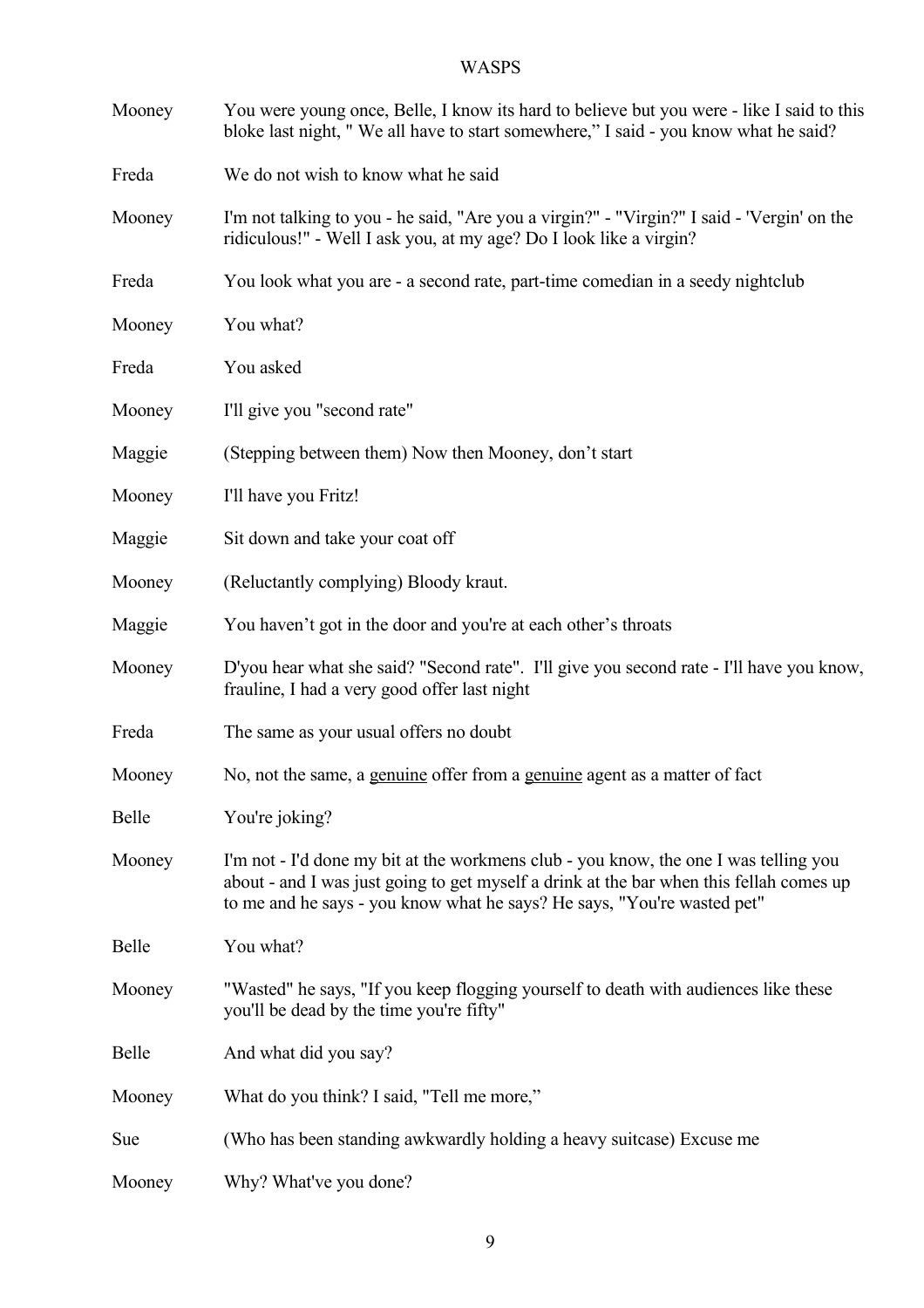| Sue    | <b>WASPS</b><br>Can you tell me where to put this?                                                                                                                    |
|--------|-----------------------------------------------------------------------------------------------------------------------------------------------------------------------|
| Money  | I could, love, but it'd be very painful                                                                                                                               |
| Maggie | Hey! Just behave - over here love, come on, we'll sort you out                                                                                                        |
| Sue    | Only I didn't know what to bring, they gave me so much stuff                                                                                                          |
| Maggie | Lets find you a locker                                                                                                                                                |
| Sue    | I didn't know what I would need so I brought it all - now I feel silly                                                                                                |
| Maggie | (Going to lockers) There's this one - no, the locks broken - or this? - No, there's no<br>hangers - wouldn't you think they'd at least provide us with proper lockers |
| Sue    | I can use this one, it doesn't matter about the lock                                                                                                                  |
| Maggie | It does, love                                                                                                                                                         |
| Sue    | But it's a police station                                                                                                                                             |
| Maggie | All the more reason for the lock - I know - Beryl's - she's not going to need it any more                                                                             |
| Sue    | Won't she mind?                                                                                                                                                       |
| Mooney | She won't mind                                                                                                                                                        |
| Sue    | Only I don't want to upset anybody                                                                                                                                    |
| Mooney | You wont upset her, chuck; she's packed the poxy job in anyway - run off with the<br>steward of a darts club - now they're looking for her and the club takings!      |
| Maggie | (Taking keys from a drawer) Here's the spares (opening the locker) There you go                                                                                       |
| Sue    | What do I do with all this that's left?                                                                                                                               |
| Mooney | I'll show you what you do with it (she grabs a waste bin and throws everything in from<br>the locker) That's what you do!                                             |
| Maggie | Now then, how many for coffee? Belle?                                                                                                                                 |
| Belle  | Yes please                                                                                                                                                            |
| Maggie | Mooney?                                                                                                                                                               |
| Mooney | Yeah                                                                                                                                                                  |
| Maggie | Freda?                                                                                                                                                                |
| Freda  | Not for me - I have work to do (and with that she makes her way out)                                                                                                  |
| Mooney | Miserable cow                                                                                                                                                         |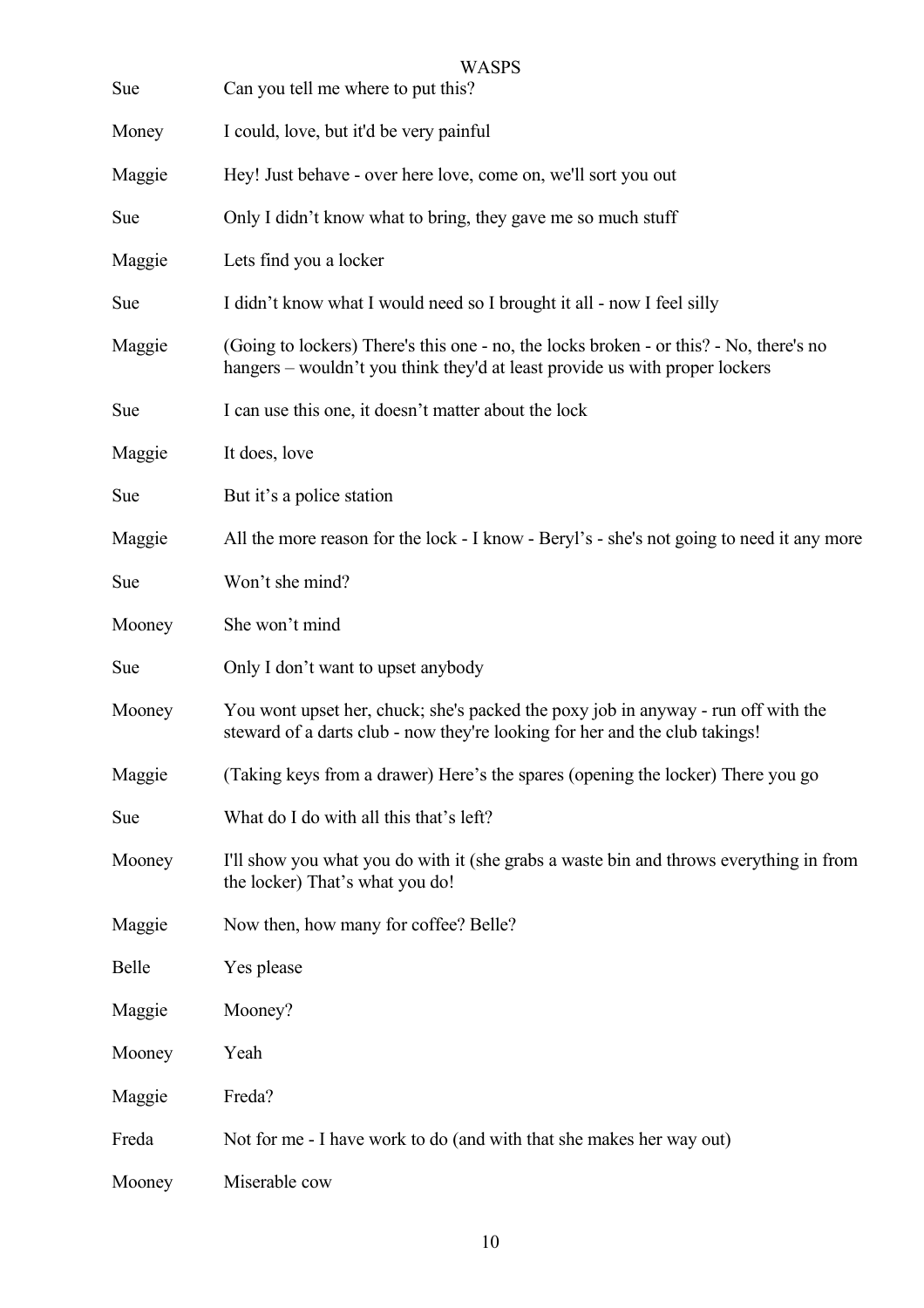| <b>WASPS</b> |                                                                                                                                                       |
|--------------|-------------------------------------------------------------------------------------------------------------------------------------------------------|
| Maggie       | So that's four                                                                                                                                        |
| <b>Belle</b> | Six - the other two are on their way                                                                                                                  |
| Mooney       | Maria Callas? (To Sue) You're about to meet royalty, love. Are you sure you're ready<br>for this? (Singing) "Maria, I've just met a girl named Maria" |
| Octavia      | (As she comes in) Your singing is worse than your jokes, Mooney                                                                                       |
| Mooney       | Well I haven't had your training, chuck                                                                                                               |
| Octavia      | Morning ladies                                                                                                                                        |
| Belle        | Morning Tavia                                                                                                                                         |
| Mooney       | Sue, I want you to meet our very special guest who comes to us direct from La Scala in<br>Milan - the one and only Octavia                            |
| Octavia      | Oh, so you're the new one are you?                                                                                                                    |
| Sue          | I'm afraid so                                                                                                                                         |
| Octavia      | (Shaking hands) Pleased to meet you                                                                                                                   |
| Mooney       | Give us a note Tavia                                                                                                                                  |
| Octavia      | You know what you can do                                                                                                                              |
| Mooney       | She used to be a singer you know - a proper opera singer $-i$ n't that right 'Tavia? -<br>she's only guesting with us till she gets her next big role |
| Octavia      | At least its better to be a "has-been" than a "never-was"                                                                                             |
| Mooney       | That was very cutting - did you hear that Belle Did you hear what she said? I could sue<br>you for that - libel                                       |
| Octavia      | Libel is written, dear, slander is spoken                                                                                                             |
| Mooney       | Whatever. You can't say things like that in front of witnesses                                                                                        |
| Maggie       | I never heard anything                                                                                                                                |
| Mooney       | You did though, didn't you Belle?                                                                                                                     |
| Belle        | (Doing her make up in mirror) You what?                                                                                                               |
| Mooney       | Oh forget it                                                                                                                                          |
| Maggie       | You having coffee Tavia?                                                                                                                              |
| Octavia      | Yes please - and make it a strong one - I need it                                                                                                     |
| Mooney       | Why? What've you done?                                                                                                                                |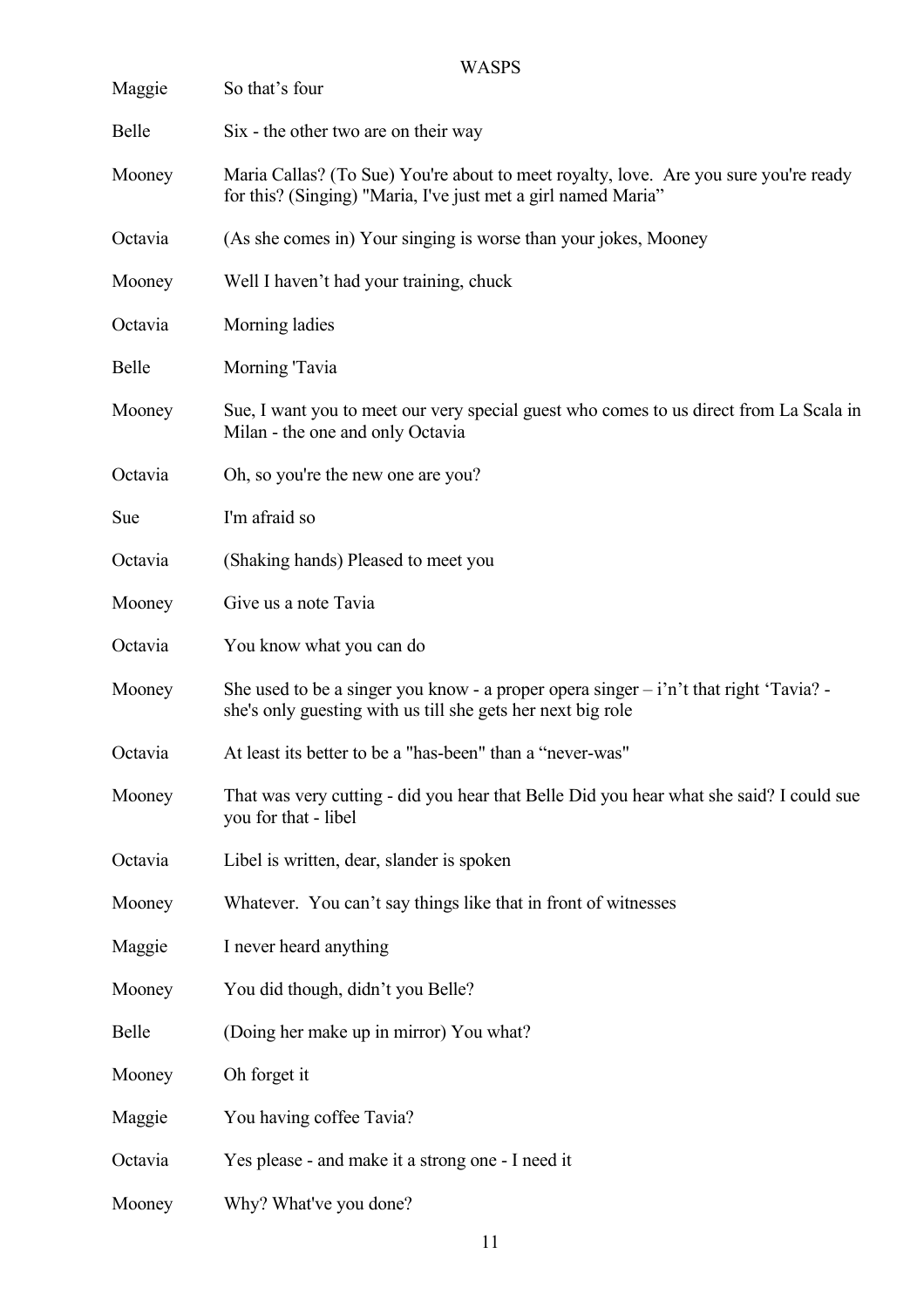| Octavia | I've just had a contretemps with that fat slob on the enquiry desk, the leery one. As I<br>was coming through he was doing his usual mickey-take about the wardens - you know<br>what they call us don't you?       |
|---------|---------------------------------------------------------------------------------------------------------------------------------------------------------------------------------------------------------------------|
| Mooney  | Yeah, wasps                                                                                                                                                                                                         |
| Sue     | Wasps?                                                                                                                                                                                                              |
| Maggie  | Because of the yellow and black, love                                                                                                                                                                               |
| Sue     | Oh I see                                                                                                                                                                                                            |
| Octavia | And this morning I'd just about had enough - he caught me just at the wrong moment<br>and I let him have it with both barrels                                                                                       |
| Mooney  | What did you say?                                                                                                                                                                                                   |
| Octavia | I said, "If you bloody coppers had done the job right in the first place there wouldn't be<br>any need for us"                                                                                                      |
| Belle   | What did he say to that?                                                                                                                                                                                            |
| Octavia | He didn't know what to say, he just went red and went off mumbling to himself.                                                                                                                                      |
| Mooney  | Good for you kid                                                                                                                                                                                                    |
| Maggie  | I thought somebody said six for coffee - have you got Pearl with you?                                                                                                                                               |
| Octavia | I did have but she got delayed at the front door.                                                                                                                                                                   |
| Maggie  | Doing what?                                                                                                                                                                                                         |
| Octavia | I'll give you one guess                                                                                                                                                                                             |
| Mooney  | Feeding the bloody pigeons                                                                                                                                                                                          |
| Octavia | Right in one                                                                                                                                                                                                        |
| Mooney  | I don't know why she bothers coming to work, I really don't. She might as well bugger<br>off with a bag of bird seed all day and nobody'd be any the wiser                                                          |
| Sue     | What's wrong with feeding the pigeons?                                                                                                                                                                              |
| Mooney  | There's nothing wrong, love, only she spends more time doing that than writing out<br>tickets - she could be surrounded by double-liners and she'd still be there slinging out<br>the corn to her feathered friends |
| Maggie  | She's just a little odd is our Pearl - a law unto herself                                                                                                                                                           |
| Mooney  | I'll say she's odd, she spends so much time feeding the ruddy birds she's beginning to<br>look like one - you watch her when she comes in - she even walks like one                                                 |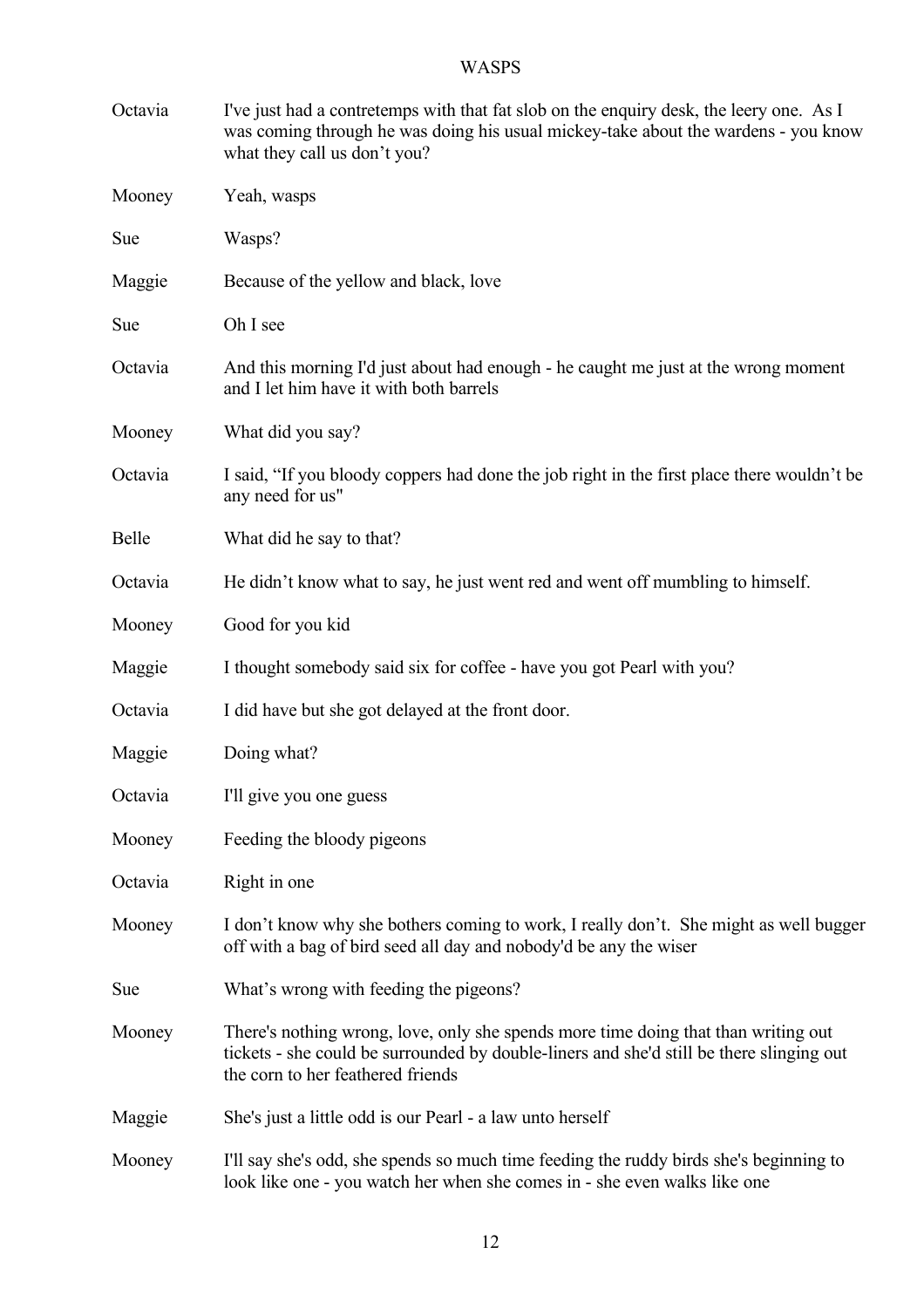|         | <b>WASPS</b>                                                                                                                                                                                     |
|---------|--------------------------------------------------------------------------------------------------------------------------------------------------------------------------------------------------|
| Maggie  | Go and get her Belle                                                                                                                                                                             |
| Belle   | (Engrossed in make-up) Eh?                                                                                                                                                                       |
| Maggie  | Go and tell her we've made her a coffee                                                                                                                                                          |
| Belle   | Who?                                                                                                                                                                                             |
| Maggie  | Pearl - at the front door - go and tell her its getting cold                                                                                                                                     |
| Belle   | Right                                                                                                                                                                                            |
| Mooney  | She's as bad - "Mirror, mirror on the wall."                                                                                                                                                     |
| Octavia | We all have problems, Mooney, some of us more than others                                                                                                                                        |
| Mooney  | I haven't got any problems - my only problem's being stuck in this hole till the right<br>opportunity comes along                                                                                |
| Octavia | (Singing) "Some day my prince will come"                                                                                                                                                         |
| Mooney  | He will an' all, you mark my words, one day I'll be discovered                                                                                                                                   |
| Octavia | Yes, but doing what                                                                                                                                                                              |
|         | (Pearl comes in head down and pigeon-toed)                                                                                                                                                       |
| Maggie  | There you are, love, we wondered where you'd got to.                                                                                                                                             |
| Pearl   | (Mumbles) Morning                                                                                                                                                                                |
| Octavia | Morning love                                                                                                                                                                                     |
| Pearl   | (Hardly audible) I was just giving them their breakfast                                                                                                                                          |
| Mooney  | So we heard                                                                                                                                                                                      |
| Pearl   | Only if I don't feed them you see                                                                                                                                                                |
| Maggie  | Of course - is Belle with you?                                                                                                                                                                   |
| Pearl   | (Indicating where she's come from) She was talking toer                                                                                                                                          |
|         | (Pearl goes off to her locker and spends the rest of the time getting ready then later<br>while the others are talking she puts seed through the slightly open window to the<br>pigeons outside) |
| Mooney  | I don't know, it's like an Agatha Christie mystery, first you lose one then the other - I<br>bet I know who she's talking to                                                                     |
|         | (At which point Belle reappears)                                                                                                                                                                 |
| Mooney  | Where've you been? - As if I didn't know                                                                                                                                                         |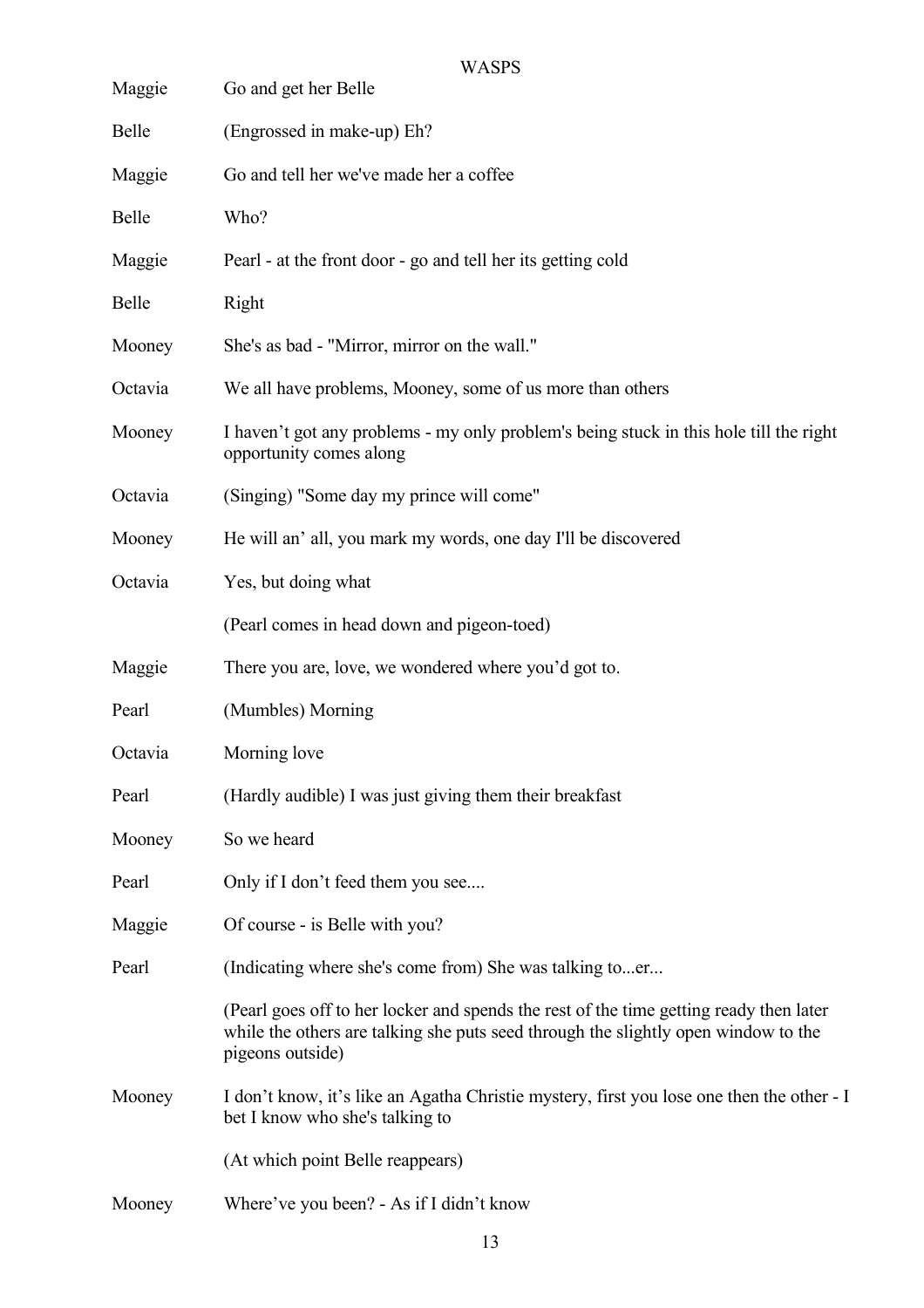| Maggie  | Now then  now that we've got all the staff together                                                                                                                                                        |
|---------|------------------------------------------------------------------------------------------------------------------------------------------------------------------------------------------------------------|
| Belle   | We haven't got Freda                                                                                                                                                                                       |
| Maggie  | Or most of them, I think we should officially welcome young Sue an her first day On<br>behalf of the group I'd like to wish you all the best in your new career                                            |
| Mooney  | Career? (laughs)                                                                                                                                                                                           |
| Maggie  | And hope your stay will be a long and happy one                                                                                                                                                            |
| Mooney  | Delirious!                                                                                                                                                                                                 |
| Maggie  | Its only coffee but I'm sure you'll all join with me in raising your mugs in the official<br>toast - to Sue!                                                                                               |
| All     | To Sue!                                                                                                                                                                                                    |
| Mooney  | And while we're on the subject I want a quid off everybody for the coffee fund                                                                                                                             |
| Octavia | A pound? But it's only a few days since you had the last                                                                                                                                                   |
| Mooney  | It might seem like a few days, chuck, but its a fortnight (Producing book) It's all down<br>here in black and white - see - and if you think I'm paying for your drinks you've got<br>another thing coming |
| Octavia | (Delving into purse) Well I don't know where it goes to, I really don't                                                                                                                                    |
| Mooney  | If there's anybody else wants to do the job they've only got to ask                                                                                                                                        |
| Belle   | No thanks                                                                                                                                                                                                  |
| Mooney  | Then shut your gobs and lets be seeing the colour of your money - come on                                                                                                                                  |
|         | (She collects from each)                                                                                                                                                                                   |
|         | That's it - d'you want to see your name marked off Tavia?                                                                                                                                                  |
| Octavia | There's no need for sarcasm                                                                                                                                                                                |
| Mooney  | (To Pearl who is still engrossed with her pigeons) You an' all                                                                                                                                             |
| Pearl   | Eh?                                                                                                                                                                                                        |
| Mooney  | A pound                                                                                                                                                                                                    |
| Pearl   | What for?                                                                                                                                                                                                  |
| Mooney  | What for? Are you with us or what? If you listened to what was being said instead of<br>coo-cooing at them bloody birds you'd know what for - for the coffee fund                                          |
| Pearl   | (Checking her purse) Can I give it you next week?                                                                                                                                                          |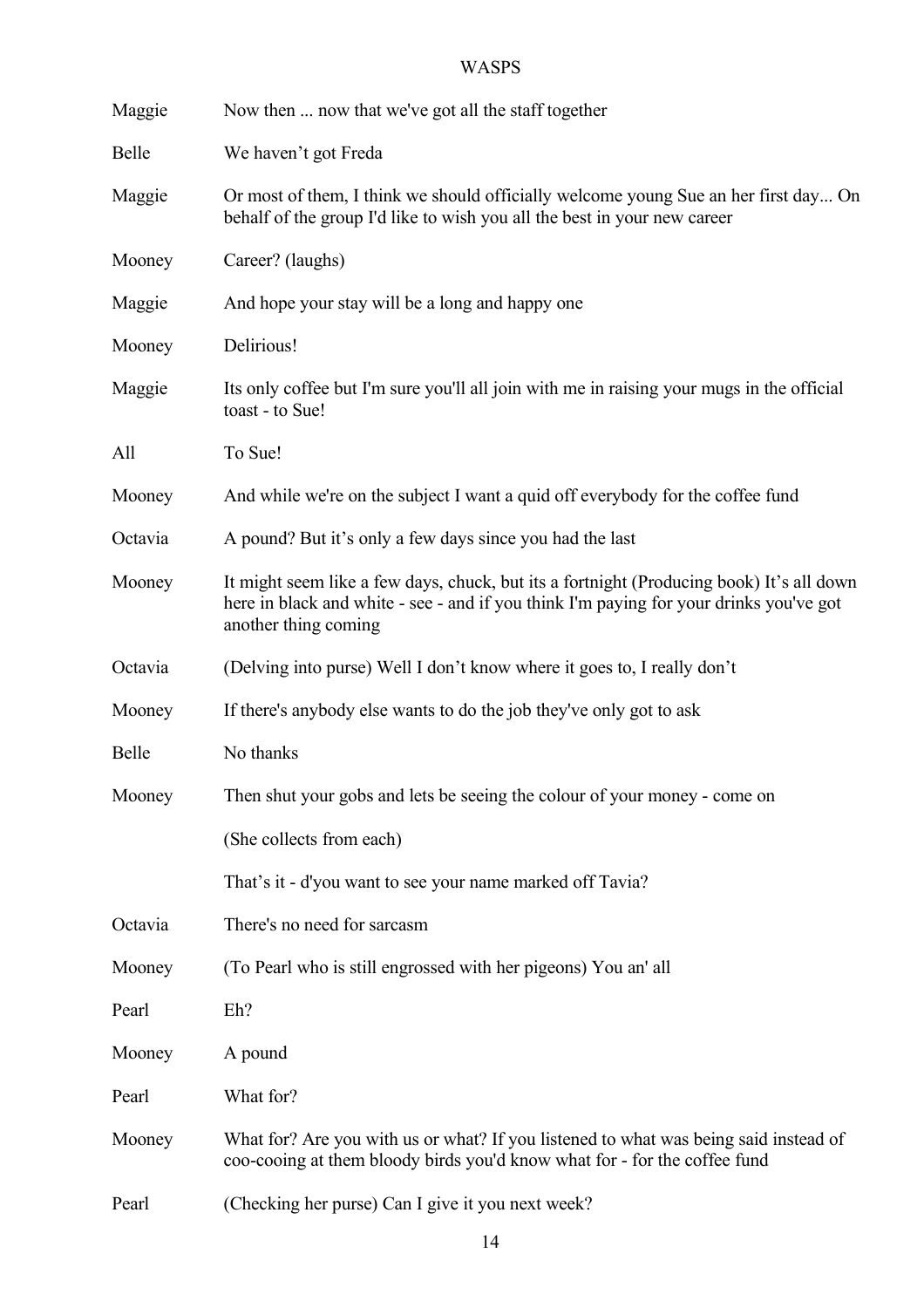| Mooney  | You what? You've got loads in there                                                                                                                                                                                                                                                             |
|---------|-------------------------------------------------------------------------------------------------------------------------------------------------------------------------------------------------------------------------------------------------------------------------------------------------|
| Pearl   | I've got to get them some food                                                                                                                                                                                                                                                                  |
| Mooney  | Now I've heard of everything - you'd sooner feed them than look after yourself,<br>wouldn't you?                                                                                                                                                                                                |
| Pearl   | You don't understand, they're hungry                                                                                                                                                                                                                                                            |
| Mooney  | (Storming off) Yes and you'll be bloody thirsty before you get another cup of our coffee                                                                                                                                                                                                        |
| Maggie  | Mooney!                                                                                                                                                                                                                                                                                         |
| Mooney  | Well she already owes two weeks and you know what she's like                                                                                                                                                                                                                                    |
| Maggie  | Another week won't matter                                                                                                                                                                                                                                                                       |
| Mooney  | Why should we have to make an exception for her?                                                                                                                                                                                                                                                |
| Octavia | If it keeps you happy I'll give you hers and she can owe me                                                                                                                                                                                                                                     |
| Mooney  | I'm not having that - everybody runs round after he as if she was a baby - she's not a<br>child - she should be made to face up to her responsibilities - its the same with the<br>tickets, whenever she's down we have to cover for her - if she cant do the job she<br>shouldn't come to work |
| Maggie  | All right, that's quite enough. Are we all agreed that Pearl can have another week?                                                                                                                                                                                                             |
| All     | Yes, why not, etc                                                                                                                                                                                                                                                                               |
| Maggie  | There you are then, a unanimous committee decision                                                                                                                                                                                                                                              |
| Mooney  | Well the committee can find itself another treasurer - I've had enough (slams down<br>collecting jar)                                                                                                                                                                                           |
| Maggie  | There's no need for tantrums; we're not criticizing you                                                                                                                                                                                                                                         |
| Mooney  | But it's the principle of the thing                                                                                                                                                                                                                                                             |
| Octavia | "Let she who is without sin cast the first stone"                                                                                                                                                                                                                                               |
| Mooney  | And what's that supposed to mean?                                                                                                                                                                                                                                                               |
| Octavia | I may be wrong but I could have sworn I saw a familiar figure in a grey gabardine<br>scuttling off very early yesterday afternoon                                                                                                                                                               |
| Mooney  | Yes, well that's different                                                                                                                                                                                                                                                                      |
| Octavia | Principles, dear, principles                                                                                                                                                                                                                                                                    |
| Mooney  | I had to get my hair done for the show, didn't I?                                                                                                                                                                                                                                               |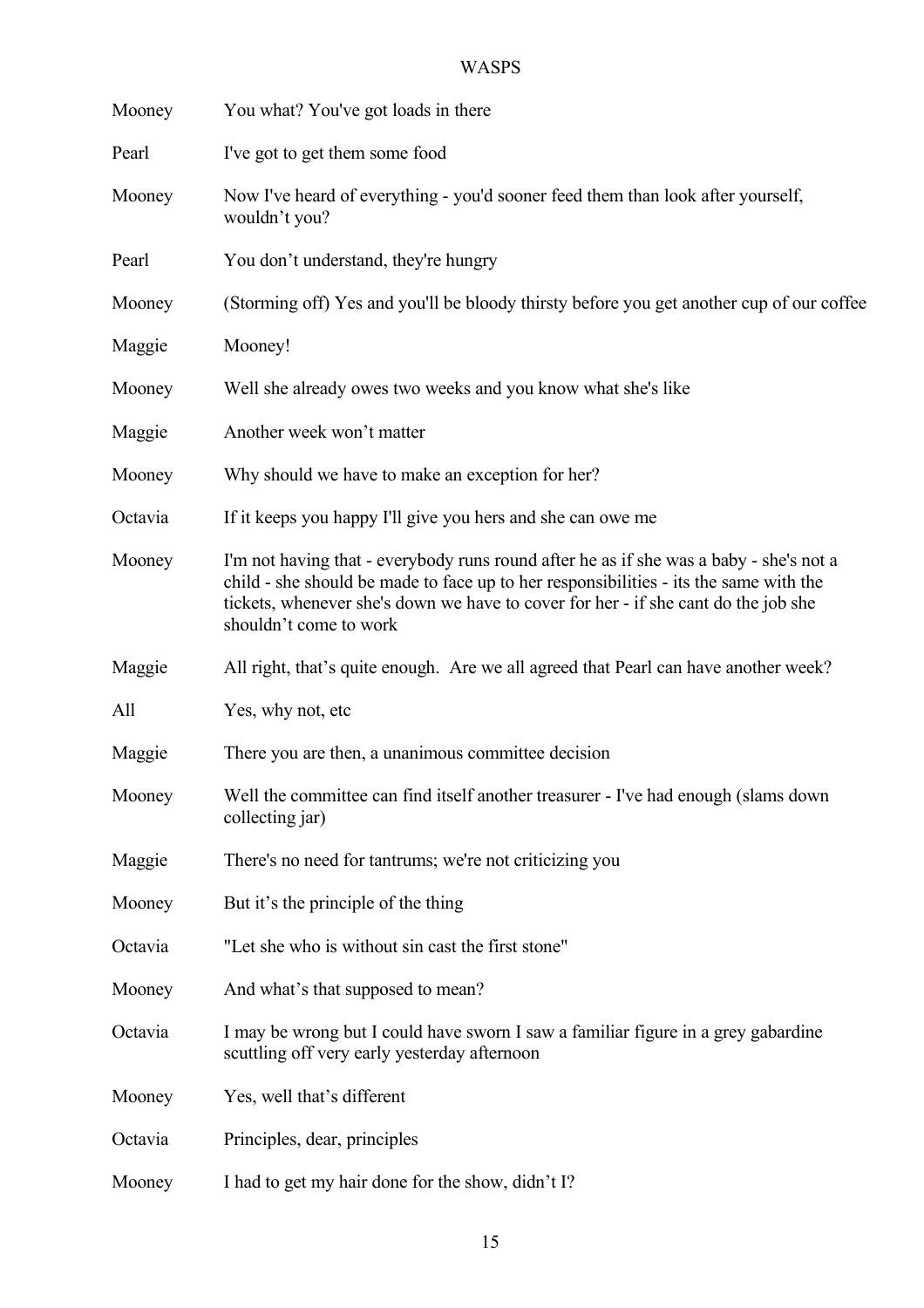|         | <b>WASPS</b>                                                                                                                                      |
|---------|---------------------------------------------------------------------------------------------------------------------------------------------------|
| Octavia | And do you not recall a small paragraph in your contract of employment about not<br>being allowed any other occupation while working as a warden? |
| Mooney  | Its not what you'd call an occupation though, what I do, more like a talent contest                                                               |
| Octavia | Every week?                                                                                                                                       |
| Mooney  | You really know how to hurt people, you know that?                                                                                                |
| Maggie  | And you are the best weedler-of-money-out-of-people that we've got so why don't we<br>call it quits '?                                            |
| Mooney  | Its bloody blackmail, that's what it is                                                                                                           |
| Sue     | (Finding pocket book on floor) Does this pocket book belong to anybody?                                                                           |
| Maggie  | Where did you find it?                                                                                                                            |
| Sue     | On the floor, over there                                                                                                                          |
| Mooney  | (Grabbing it) Give it here - what a find                                                                                                          |
| Belle   | That's Freda's isn't it?                                                                                                                          |
| Mooney  | It certainly is. What a bit of luck (she goes to the phone and begins dialing)                                                                    |
| Maggie  | What are you up to?                                                                                                                               |
| Mooney  | Nothing - I'm only ringing George so he can tell her to come back for it                                                                          |
| Sue     | Who's George?                                                                                                                                     |
| Maggie  | The Senior Warden upstairs                                                                                                                        |
| Sue     | Will she get into trouble?                                                                                                                        |
| Maggie  | You're supposed to have it with you all the time otherwise you have to start writing on<br>bits of paper and they don't like that                 |
| Sue     | Couldn't she just give it back to her?                                                                                                            |
| Octavia | She could but she'll get more enjoyment out of it this way                                                                                        |
| Mooney  | Is that radio on? I want to hear this                                                                                                             |
| George  | (On the radio) "Control to Traffic Warden forty seven"                                                                                            |
| Freda   | (Also on radio) "Go ahead"                                                                                                                        |
| George  | "Would you return to your office please and collect your pocket book  and before you<br>go out again pop up to my office would you"               |
|         | (No reply from Freda)                                                                                                                             |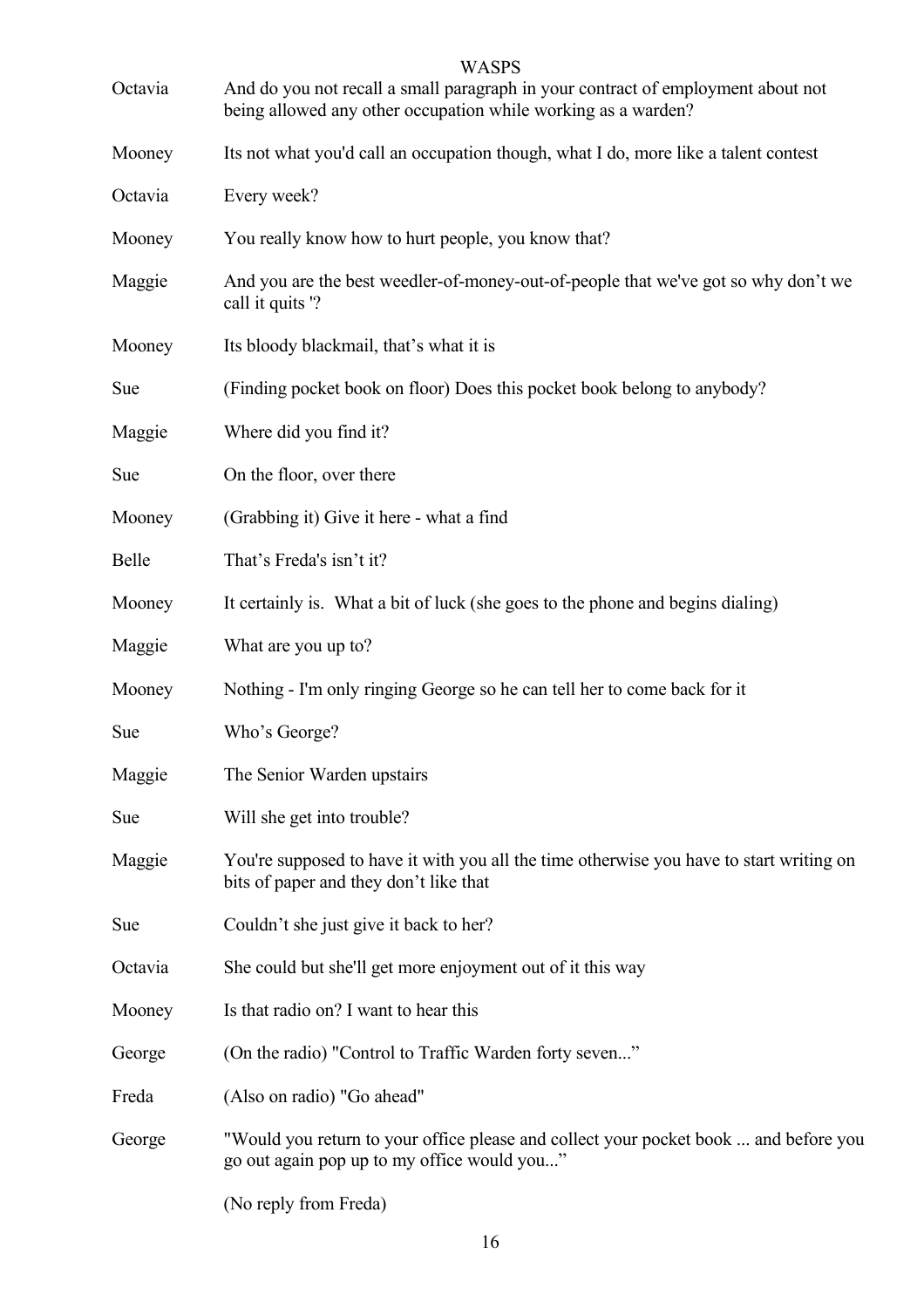| George  | "Did you receive?"                                                                                                                            |
|---------|-----------------------------------------------------------------------------------------------------------------------------------------------|
| Freda   | $(Crossly)$ "Yes – received"                                                                                                                  |
| Belle   | $I -$                                                                                                                                         |
| Mooney  | Don't speak, just let me enjoy the moment -wonderful                                                                                          |
| Octavia | "Vengeance is mine saith the Lord"                                                                                                            |
| Mooney  | Don't look at me like that, I was only doing her a favour. She might need it mightn't<br>she?                                                 |
| Maggie  | (Turning to Sue who's trying to sort out her locker) How're you doing?                                                                        |
| Sue     | I'm never going to get it all in                                                                                                              |
| Maggie  | Never mind, what you can't manage you can put in my locker                                                                                    |
| Sue     | That's very kind of you                                                                                                                       |
| Mooney  | (Knowingly to others) She's like that is Maggie, very kind hearted aren't you? I<br>sometimes wonder why she bothers, don't you Belle         |
| Belle   | You what?                                                                                                                                     |
| Mooney  | Wonder why she bothers                                                                                                                        |
| Belle   | Who?                                                                                                                                          |
| Mooney  | Oh go back to your face - you'll not improve it, you know, you need Polyfilla for them<br>cracks, not face powder                             |
| Maggie  | Come and sit down love while we get you sorted out                                                                                            |
|         | (She comes to the centre with the others Belle continues doing her face while Pearl is<br>still at the window. Maggie offers her a cigarette) |
|         | Do you smoke?                                                                                                                                 |
| Sue     | No thanks                                                                                                                                     |
| Mooney  | (Taking one) I do                                                                                                                             |
| Maggie  | We know you do                                                                                                                                |
| Mooney  | (Taking another) So does my Mam (trying for a third) And me dog! (Maggie smacks<br>her wrist)                                                 |
| Maggie  | Gerroff! That reminds me, I had a message this morning about cigarettes from Vera -<br>she says -                                             |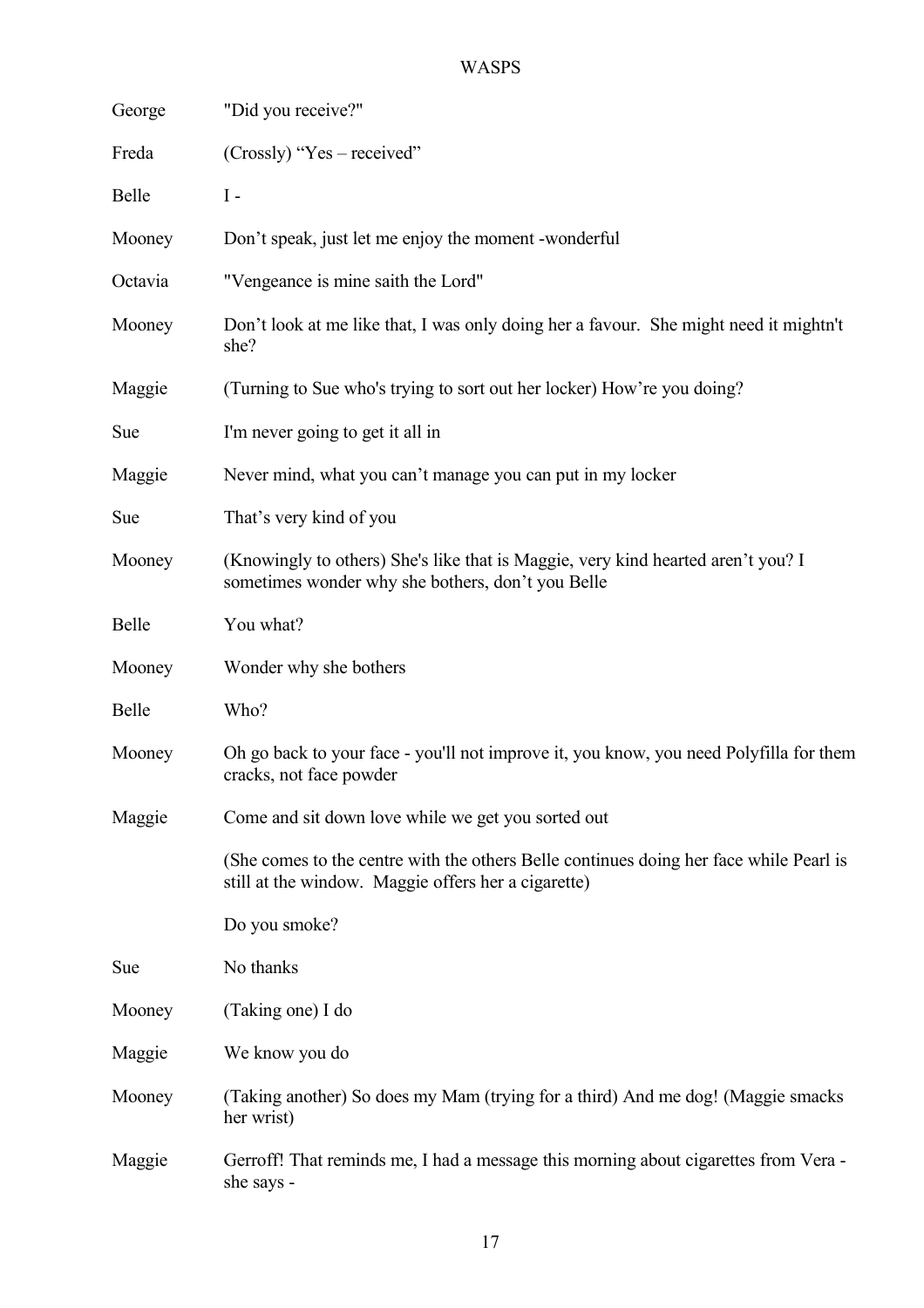| Mooney  | <b>WASPS</b><br>I know - "When the floor's full tell them to use the ash trays" Have you ever tried<br>finding an ashtray in this place? Adolph dumps them all in the bin - she does - she's a<br>ruddy nutter |
|---------|----------------------------------------------------------------------------------------------------------------------------------------------------------------------------------------------------------------|
| Maggie  | And don't leave your nub ends standing on the table, its the height of laziness                                                                                                                                |
| Mooney  | Where do you want me to put them? $-$ Don't answer that                                                                                                                                                        |
| Maggie  | (To Sue) Are you sure you wont have one?                                                                                                                                                                       |
| Sue     | No thanks                                                                                                                                                                                                      |
| Mooney  | You will after a few weeks on this job, believe me, you'll be eating valium like smarties<br>look what it's done to Pearl (they look towards her) I'n't that right Pearl?                                      |
| Pearl   | Eh? Oh yes                                                                                                                                                                                                     |
| Mooney  | In a world of her own                                                                                                                                                                                          |
| Maggie  | Now then Sue, we want to know all about you                                                                                                                                                                    |
| Sue     | There's nothing to tell                                                                                                                                                                                        |
| Mooney  | What did you want to join a job like this for?                                                                                                                                                                 |
| Sue     | Its hard to say                                                                                                                                                                                                |
| Mooney  | Are you a masochist then or a sadist? Do you enjoy people hating you?                                                                                                                                          |
| Sue     | No, but I was working in this office -                                                                                                                                                                         |
| Octavia | - Doing what?                                                                                                                                                                                                  |
| Sue     | Checking forms - tax forms                                                                                                                                                                                     |
| Mooney  | You what?                                                                                                                                                                                                      |
| Sue     | Tax returns - nothing very interesting                                                                                                                                                                         |
| Mooney  | Bloody Norah, you're definitely a masochist - a tax inspector!                                                                                                                                                 |
| Sue     | Not quite an Inspector                                                                                                                                                                                         |
| Mooney  | You're definitely unclean, pet, first a tax gatherer- and now this                                                                                                                                             |
| Sue     | I didn't see it like that - I mean somebody's got to check the forms haven't they? If<br>nobody paid their taxes where would we be?                                                                            |
| Octavia | A darn sight better off                                                                                                                                                                                        |
| Sue     | That's what my friends used to say but the money pays for things we need doesn't it?                                                                                                                           |
| Mooney  | I believe you thousands wouldn't                                                                                                                                                                               |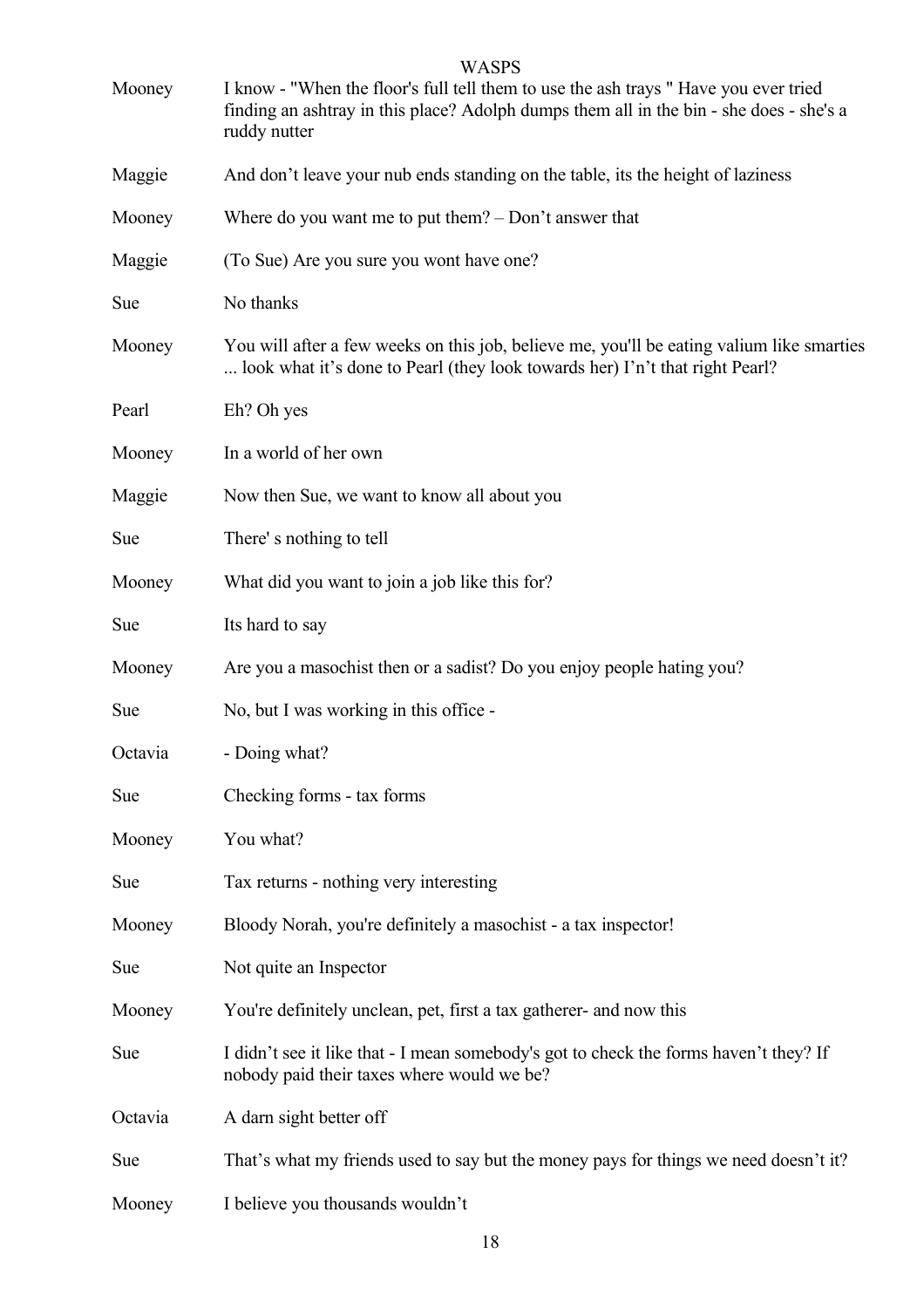| Maggie | Just ignore her, love, and what made you want to come into this job?                                                                                                                                                                                       |
|--------|------------------------------------------------------------------------------------------------------------------------------------------------------------------------------------------------------------------------------------------------------------|
|        |                                                                                                                                                                                                                                                            |
| Sue    | I don't know, I just used to see a warden every day from my window and I used to think<br>it looked nice being outside doing something useful                                                                                                              |
| Mooney | Don't tell me - clearing the streets of obstructions so the traffic can flow freely thus<br>ensuring greater prosperity for all                                                                                                                            |
| Sue    | Something like that                                                                                                                                                                                                                                        |
|        | (Mooney puts her hands above Sue's head)                                                                                                                                                                                                                   |
|        | What're you doing?                                                                                                                                                                                                                                         |
| Mooney | Adjusting your halo!                                                                                                                                                                                                                                       |
| Sue    | I'm sorry but you asked                                                                                                                                                                                                                                    |
| Maggie | I know we did, love, you'll get used to her                                                                                                                                                                                                                |
| Mooney | Yeah but why did you really join? It can't have been for the money                                                                                                                                                                                         |
| Sue    | I've told you                                                                                                                                                                                                                                              |
| Mooney | Go on - I don't believe all that "doing good for society" crap - everybody's got a reason<br>- look at Maggie, she's a natural organiser - Belle likes being chatted up - I do it for the<br>laughs - Adolph for the power and Pearl why does Pearl do it? |
| Belle  | For her pigeons                                                                                                                                                                                                                                            |
| Mooney | Yeah, for her pigeons                                                                                                                                                                                                                                      |
|        | (At which point Freda comes back for her pocket book)                                                                                                                                                                                                      |
|        | Hello Adolph, we were just talking about you                                                                                                                                                                                                               |
| Freda  | Really? I believe I have left something                                                                                                                                                                                                                    |
| Mooney | You did that, chuck, (producing book) Is this what you're looking for?                                                                                                                                                                                     |
| Freda  | Yes thank you                                                                                                                                                                                                                                              |
| Mooney | (Holding it back) What's it worth?                                                                                                                                                                                                                         |
| Freda  | Don't play games, I am not in the mood                                                                                                                                                                                                                     |
| Mooney | (Moving round the table) Ah, poor Adolph's not very happy                                                                                                                                                                                                  |
| Freda  | Give it here                                                                                                                                                                                                                                               |
| Mooney | Is there something in it that we're not supposed to see?                                                                                                                                                                                                   |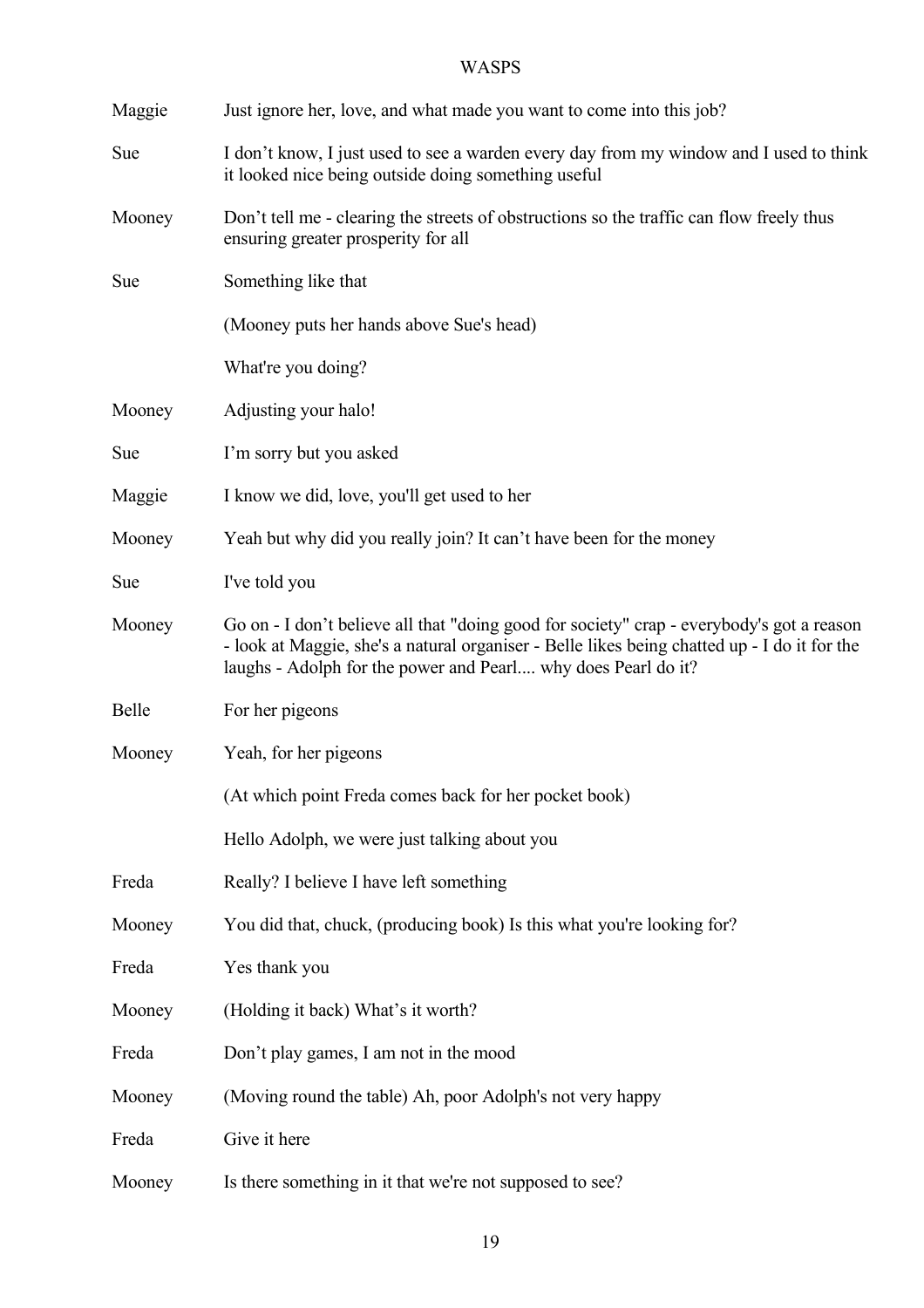| Freda   | <b>WASPS</b><br>That is my personal property - give it here please                                                                                                                                                                                                                                         |
|---------|------------------------------------------------------------------------------------------------------------------------------------------------------------------------------------------------------------------------------------------------------------------------------------------------------------|
| Mooney  | That's not very polite - can't you ask better than that?                                                                                                                                                                                                                                                   |
| Freda   | I've said please                                                                                                                                                                                                                                                                                           |
| Mooney  | Pretty please with sugar on                                                                                                                                                                                                                                                                                |
|         | (Freda tries to get it)                                                                                                                                                                                                                                                                                    |
| Octavia | Oh come on Mooney (grabbing book) Here Freda, here's your book                                                                                                                                                                                                                                             |
| Mooney  | Spoilsport!                                                                                                                                                                                                                                                                                                |
| Freda   | And who do I have to thank for informing on me?                                                                                                                                                                                                                                                            |
| Mooney  | Don't look at me chuck, it weren't me it were  Pearl                                                                                                                                                                                                                                                       |
| Freda   | What?                                                                                                                                                                                                                                                                                                      |
| Mooney  | That's right, isn't it Pearl?                                                                                                                                                                                                                                                                              |
| Pearl   | Er yes  that's right                                                                                                                                                                                                                                                                                       |
| Freda   | (Looking daggers at her) Remind me to do the same for you sometime (She storms out<br>and Pearl looks quizzically after her)                                                                                                                                                                               |
| Maggie  | I suppose you're satisfied with yourself                                                                                                                                                                                                                                                                   |
| Mooney  | (Shrugging off antagonism) Now then Suzie, I think its time for us to introduce you to<br>the real world of being a warden - not that crap they teach you at Training School - we<br>have our own way of introducing newcomers – isn't that right girls?                                                   |
| Belle   | You mean the sting?                                                                                                                                                                                                                                                                                        |
| Sue     | The what?                                                                                                                                                                                                                                                                                                  |
| Mooney  | The sting - they call us wasps and wasps have stings so you're about to learn the gentle<br>art of stinging - no doubt you've spent the last two weeks in the classroom learning the<br>various offences - "The vehicle was waiting in a length of the road where waiting was<br>prohibited"               |
| Belle   | "In a length of the road for a period longer than the permitted thirty minutes!"                                                                                                                                                                                                                           |
| Octavia | "Longer than the permitted hour"                                                                                                                                                                                                                                                                           |
| Mooney  | "Than the permitted two hours!" But here and now is where your education really starts<br>- girls! (she signals and they move a chair into a space Mooney shoves Sue onto the hot<br>seat) You can forget everything they've told you about attitudes to the public - "fair but<br>firm" and all that crap |
| Belle   | "As you' d like to be treated"                                                                                                                                                                                                                                                                             |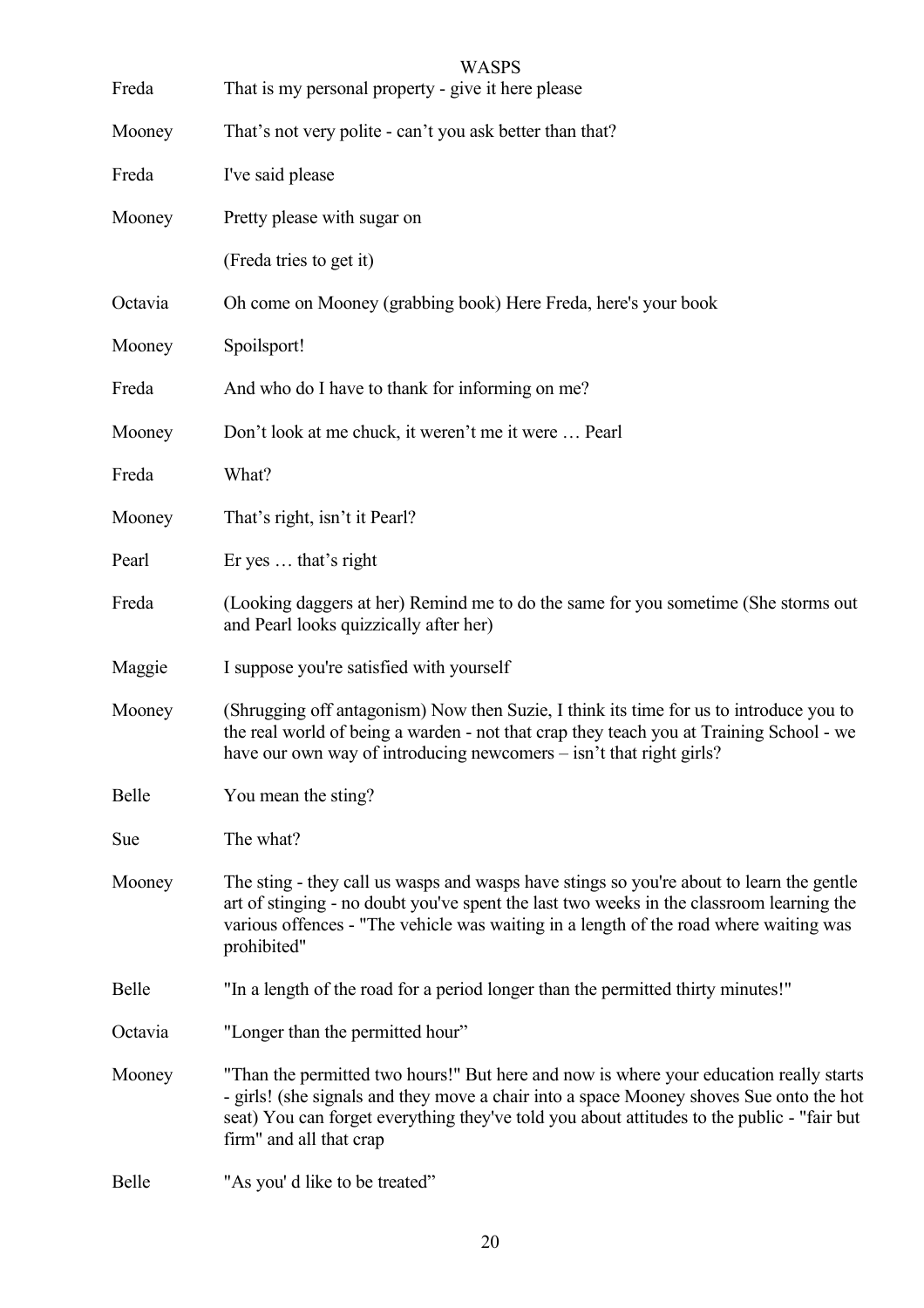| Octavia | <b>WASPS</b><br>"Public servants"                                                                                                                                                                                                                                                                                                                                        |
|---------|--------------------------------------------------------------------------------------------------------------------------------------------------------------------------------------------------------------------------------------------------------------------------------------------------------------------------------------------------------------------------|
| Mooney  | "At the ratepayers expense" - because what they don't tell you at Training School is the                                                                                                                                                                                                                                                                                 |
|         | public's attitude to you - you are now a wasp                                                                                                                                                                                                                                                                                                                            |
| Belle   | A whimp!                                                                                                                                                                                                                                                                                                                                                                 |
| Octavia | A whalley!                                                                                                                                                                                                                                                                                                                                                               |
| Mooney  | You'll be spat upon                                                                                                                                                                                                                                                                                                                                                      |
| Belle   | Sat upon                                                                                                                                                                                                                                                                                                                                                                 |
| Octavia | Sometimes even shat upon                                                                                                                                                                                                                                                                                                                                                 |
| Mooney  | (Mock horror) Octavia!                                                                                                                                                                                                                                                                                                                                                   |
| Octavia | Well that's what they threw at me from that car park                                                                                                                                                                                                                                                                                                                     |
| Mooney  | You'll be outed                                                                                                                                                                                                                                                                                                                                                          |
| Belle   | Clouted                                                                                                                                                                                                                                                                                                                                                                  |
| Octavia | Your parenthood doubted                                                                                                                                                                                                                                                                                                                                                  |
| Mooney  | Used                                                                                                                                                                                                                                                                                                                                                                     |
| Belle   | Abused                                                                                                                                                                                                                                                                                                                                                                   |
| Octavia | Eventually bemused                                                                                                                                                                                                                                                                                                                                                       |
| Mooney  | Leave Pearl out of this  and in the end you'll wonder why you bothered (Moving her<br>out of the<br>seat) Now then, this here's a car, right?                                                                                                                                                                                                                            |
| Sue     | Right                                                                                                                                                                                                                                                                                                                                                                    |
| Mooney  | And its parked on double yellow lines - right?                                                                                                                                                                                                                                                                                                                           |
| Sue     | Right                                                                                                                                                                                                                                                                                                                                                                    |
| Mooney  | So what do you do?                                                                                                                                                                                                                                                                                                                                                       |
| Sue     | You walk up and -                                                                                                                                                                                                                                                                                                                                                        |
| Mooney  | Wrong! You don't walk up - you hover                                                                                                                                                                                                                                                                                                                                     |
| Sue     | Hover?                                                                                                                                                                                                                                                                                                                                                                   |
| Mooney  | That's right – hover - they call us wasps and that's just what wasps do, they hover - if<br>he sees you waiting for him at the car he'll never come back so you hover, you lurk in a<br>doorway or round a corner - you can even be extra cunning and nip round the block if<br>you like - then when he thinks he's got away with it you nip in for the kill - the sting |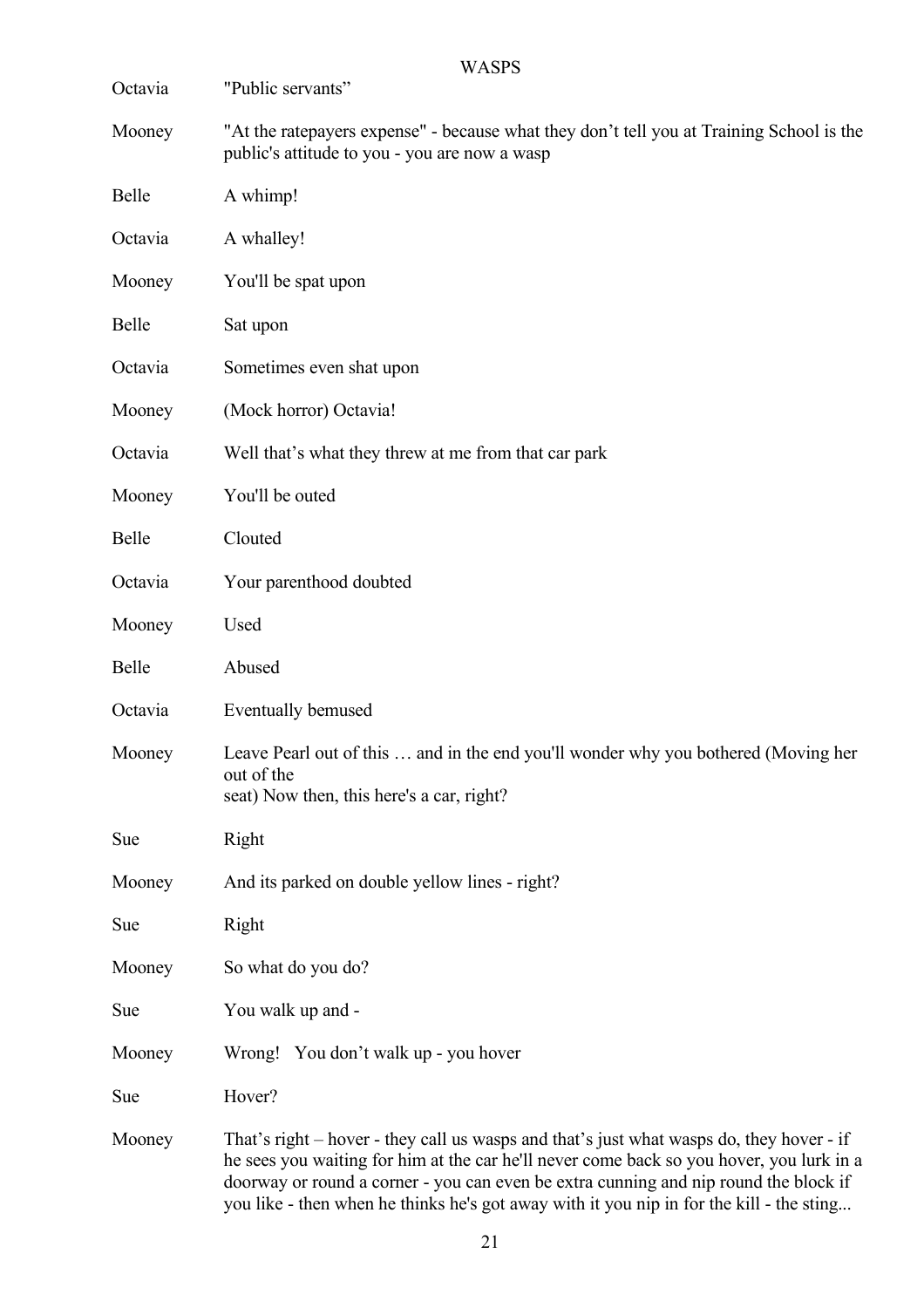|            | <b>WASPS</b><br>now then, lets assume you've caught him at the car - Octavia (Octavia dons cap and<br>scarf and stands pretending to be the man) So what do you do now?                                                                                     |
|------------|-------------------------------------------------------------------------------------------------------------------------------------------------------------------------------------------------------------------------------------------------------------|
| Sue        | Make out the ticket and -                                                                                                                                                                                                                                   |
| Mooney     | Wrong! That would be the easy way out - you enquire into the case, ask him why he's<br>parked there and you make him think he might just get away with it - string him along -<br>then when he thinks he's cracked it you come in at the end with the sting |
| <b>Sue</b> | It sounds complicated                                                                                                                                                                                                                                       |
| Mooney     | It isn't as long as you remember the types                                                                                                                                                                                                                  |
| Sue        | Types?                                                                                                                                                                                                                                                      |
| Mooney     | Octavia's going to start you off - so what's your first line?                                                                                                                                                                                               |
| Sue        | Er  "Excuse me Sir but did you realise you'd parked your car on double yellow<br>lines?"                                                                                                                                                                    |
| Octavia    | "Did I officer? I'm most frightfully sorry"                                                                                                                                                                                                                 |
| Mooney     | He's Mr Frightfully Sorry - what now '?                                                                                                                                                                                                                     |
| Sue        | Ask him for his name and address and give him the ticket?                                                                                                                                                                                                   |
| Mooney     | No, you string him along - he thinks by being Mr Nice Guy he's going to get away with<br>it, so you let him think just that                                                                                                                                 |
| Sue        | I see  "You must realise, Sir, that by parking your vehicle in this position you have<br>committed a traffic offence"                                                                                                                                       |
| Octavia    | "What can I say officer? It most certainly wont happen again"                                                                                                                                                                                               |
| Sue        | He seems so nice $-\text{ can't I just let him off?}$                                                                                                                                                                                                       |
| Mooney     | That's what he wants you to do - out of the way (she takes Sue's place) "You say it<br>wont happen again?"                                                                                                                                                  |
| Octavia    | "It certainly won't officer"                                                                                                                                                                                                                                |
| Mooney     | "That's all right then  (the 'man' turns relieved) "Then this will be your first and last<br>ticket!" (as she slaps a pretend ticket into Octavia's hand)<br>So just when he thinks he's escaped, you slip in the sting                                     |
| Sue        | I'm not like that - vindictive                                                                                                                                                                                                                              |
| Mooney     | You don't have to be vindictive, you can be as nice as pie but in the long run it works<br>better than a hundred warnings  now then, that was Mr Frightfully Nice but how about<br>this one Belle                                                           |
| Belle      | (Comes in with collar turned up and hat turned down chewing gum) "Hi babe!"                                                                                                                                                                                 |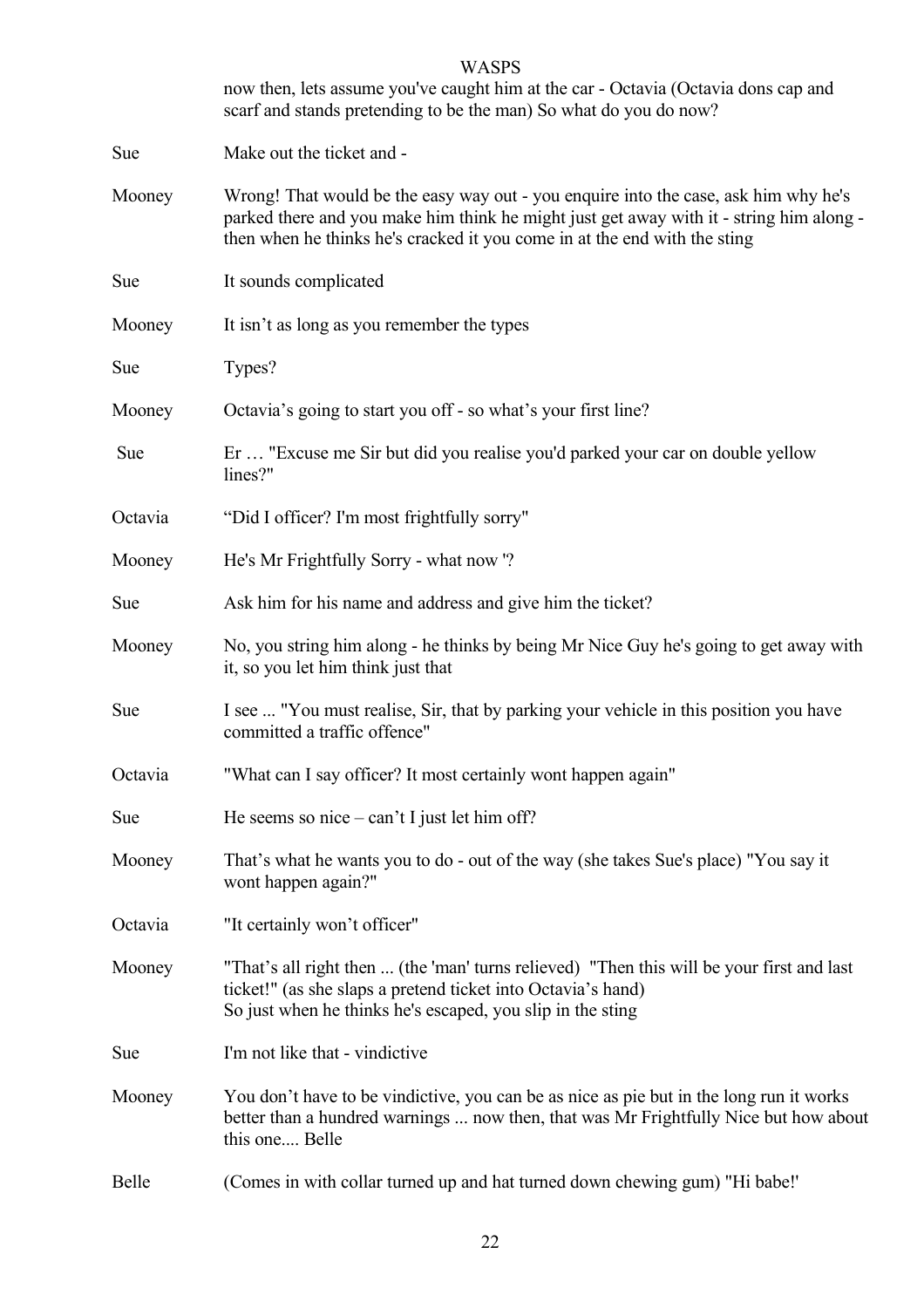| Mooney | <b>WASPS</b><br>Same again, come on                                                                                                                                                                                                                                                                                                                                                                                                      |
|--------|------------------------------------------------------------------------------------------------------------------------------------------------------------------------------------------------------------------------------------------------------------------------------------------------------------------------------------------------------------------------------------------------------------------------------------------|
| Sue    | Er  "Did you realise you'd left your car on double yellow lines Sir?"                                                                                                                                                                                                                                                                                                                                                                    |
| Belle  | (American accent) " Is that a fact? Has anyone ever told you you've got beautiful eyes?"                                                                                                                                                                                                                                                                                                                                                 |
| Sue    | (Turning aside) It wasn't like this at Training School                                                                                                                                                                                                                                                                                                                                                                                   |
| Mooney | Of course it wasn't, come on, the string along                                                                                                                                                                                                                                                                                                                                                                                           |
| Sue    | Er  "That's very kind of you"                                                                                                                                                                                                                                                                                                                                                                                                            |
| Belle  | "How's about you and me having a little supper tonight?"                                                                                                                                                                                                                                                                                                                                                                                 |
| Sue    | "Well I don't know"                                                                                                                                                                                                                                                                                                                                                                                                                      |
| Mooney | Make it last                                                                                                                                                                                                                                                                                                                                                                                                                             |
| Sue    | "I would but you see I'm washing my hair"                                                                                                                                                                                                                                                                                                                                                                                                |
| Mooney | Good                                                                                                                                                                                                                                                                                                                                                                                                                                     |
| Belle  | "Maybe another time then?"                                                                                                                                                                                                                                                                                                                                                                                                               |
| Sue    | "Yes, maybe"                                                                                                                                                                                                                                                                                                                                                                                                                             |
| Belle  | "Here's my card, beautiful"                                                                                                                                                                                                                                                                                                                                                                                                              |
| Sue    | "Thanks very much"                                                                                                                                                                                                                                                                                                                                                                                                                       |
|        | (Tearing off imaginary ticket)                                                                                                                                                                                                                                                                                                                                                                                                           |
|        | "And here's mine!"                                                                                                                                                                                                                                                                                                                                                                                                                       |
| Mooney | (Applauding) Yeah! That's it - now you're getting the idea - the hover, the string along and<br>then the sting  now we come to the final test - if you can crack this one you can crack<br>anything – these are the facts  the motor's a brand new Porsche, its parked on double<br>yellows in the busiest area of town, got a disabled badge in the window, a dog in the<br>back and its been there for an hour on a Saturday afternoon |
|        | (Mooney herself now dons clothing, picks up bags and changes accent to high class<br>punter)                                                                                                                                                                                                                                                                                                                                             |
|        | "Ah good afternoon"                                                                                                                                                                                                                                                                                                                                                                                                                      |
| Sue    | (Getting the hang of it) "Do you mind if I have a word with you Sir?"                                                                                                                                                                                                                                                                                                                                                                    |
| Mooney | "Certainly, I'd be delighted - would you mind holding these for me while I find my keys<br>"?"                                                                                                                                                                                                                                                                                                                                           |
| Sue    | "Do you realise you've been here for an hour?"                                                                                                                                                                                                                                                                                                                                                                                           |
| Mooney | ""Well I haven't but the car has                                                                                                                                                                                                                                                                                                                                                                                                         |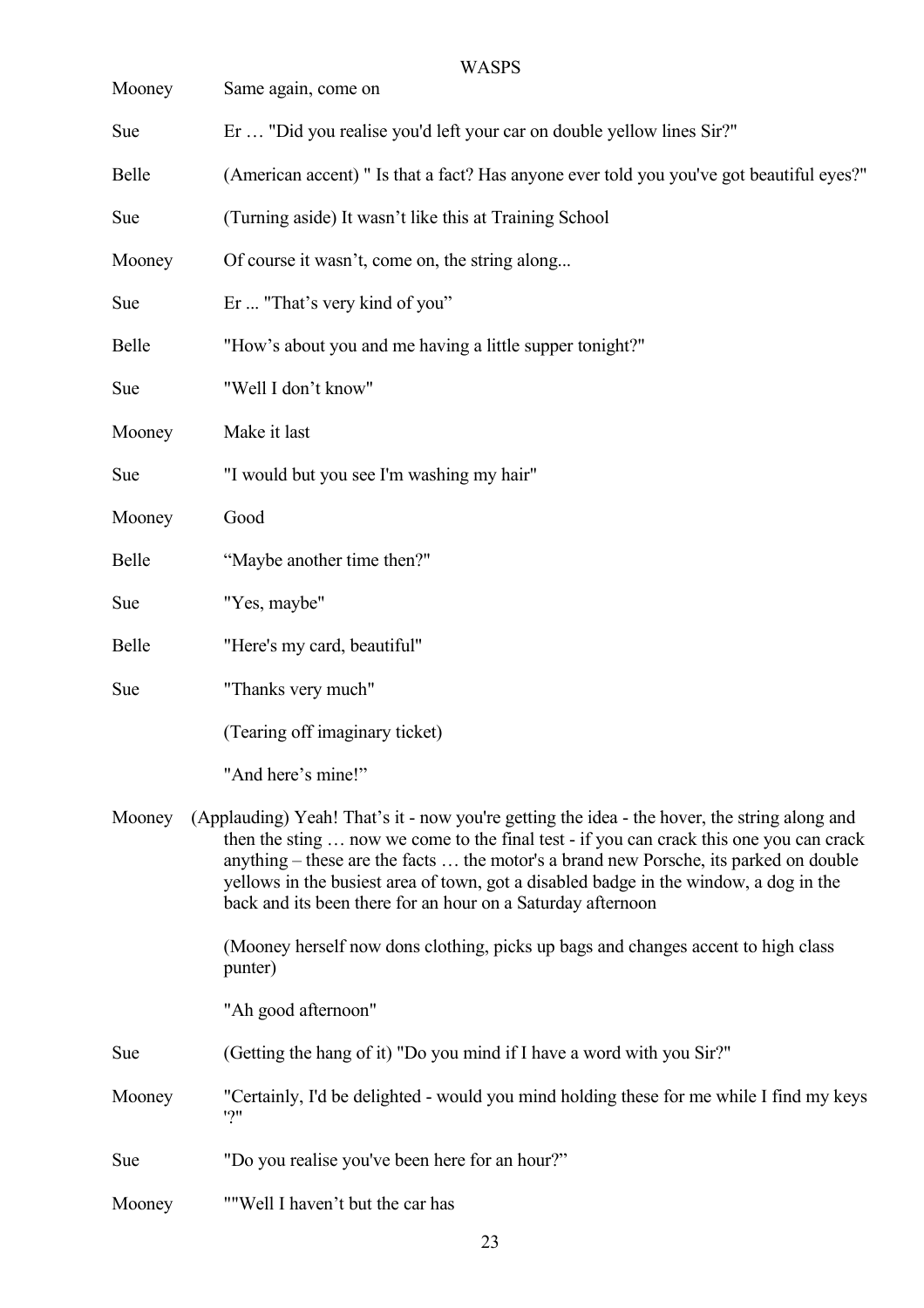| Sue    | "I've been watching your vehicle"                                                                    |
|--------|------------------------------------------------------------------------------------------------------|
| Mooney | "That's very kind of you officer"                                                                    |
| Sue    | "Can you offer any explanation"?"                                                                    |
| Mooney | " Yes, you see the wife is pregnant"                                                                 |
| Sue    | "And what does that have to do with it?"                                                             |
| Mooney | "Well we were watching the afternoon film and she turned to me and said - you know<br>what she said? |
| Sue    | "I can't guess"                                                                                      |
| Mooney | " She said 'I need some stockings for my varicose veins"                                             |
| Sue    | "Have you tried Boots?"                                                                              |
| Mooney | "Yes but they don't give the same support do they?"                                                  |
| Sue    | " What about the disabled badge? You're not disabled "                                               |
| Mooney | " No but the dog's got a limp"                                                                       |
| Sue    | " Who does it belong to "?"                                                                          |
| Mooney | "The dog?"                                                                                           |
| Sue    | " No, the car?"                                                                                      |
| Mooney | " Its my Granny's"                                                                                   |
| Sue    | " And where does she live?"                                                                          |
| Mooney | "Inverness"                                                                                          |
| Sue    | "You haven't explained yet why you parked on the double yellow lines"                                |
| Mooney | "I tried parking on the pavement but it's so crowded isn't it?"                                      |
| Sue    | "You could have used the car park"                                                                   |
| Mooney | "I could, but they're so expensive "                                                                 |
| Sue    | (Pretending to write out a ticket) "And so is parking on yellow lines"                               |
| Mooney | "You're not going to give me a ticket, surely - a nice girl like you?"                               |
| Sue    | "Well I suppose I could let you off"                                                                 |
| Mooney | " There you are then"                                                                                |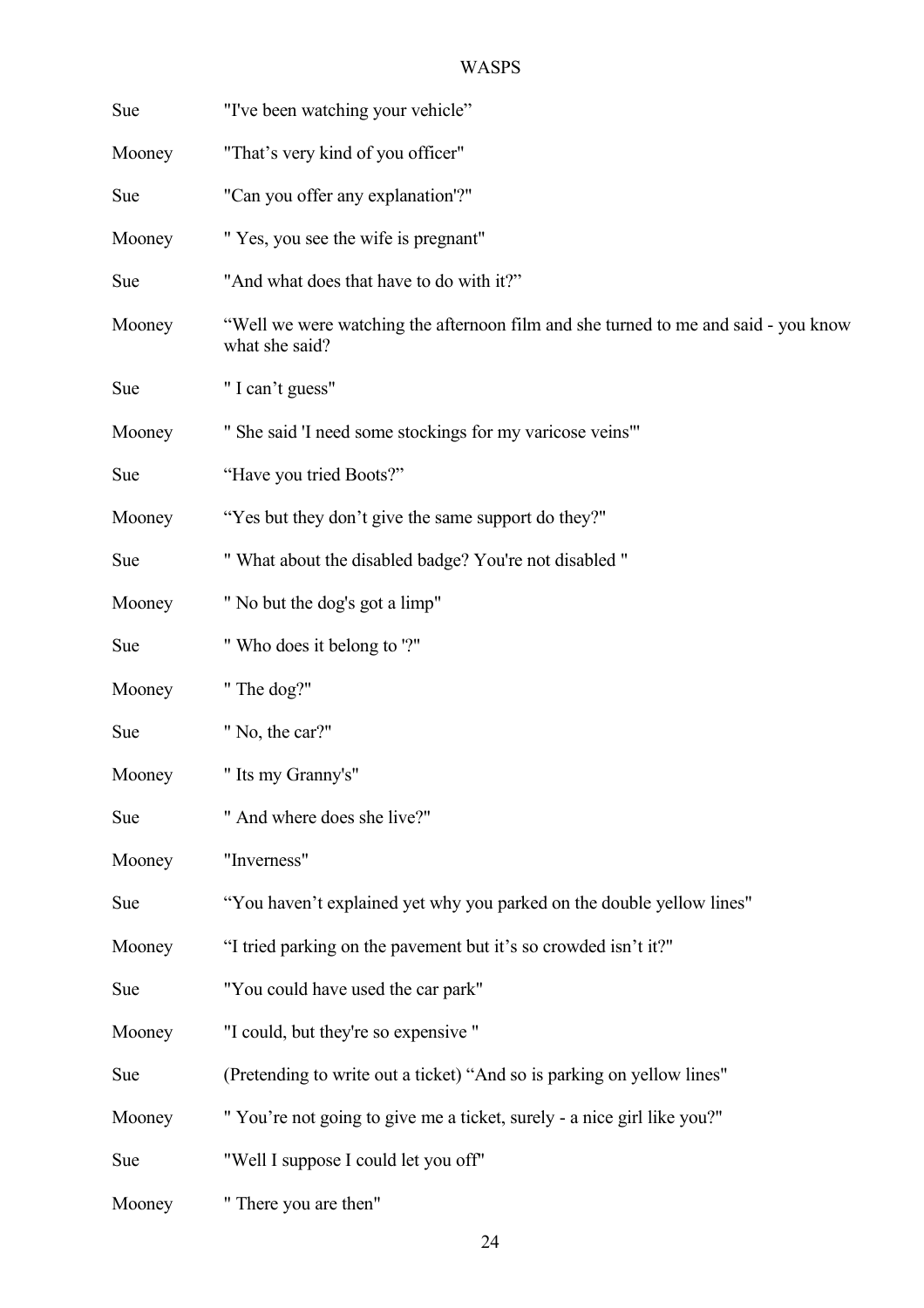| Sue     | (Slapping ticket in hand) " But I wont!"                                                       |
|---------|------------------------------------------------------------------------------------------------|
|         | (Cheers from the others)                                                                       |
|         | How did I do?                                                                                  |
| Octavia | You did very well, love, didn't she Mooney                                                     |
| Mooney  | Bloody marvelous - I thought I had her going for a minute - put it there (She shakes<br>hands) |
|         | (Just then the phone rings)                                                                    |
| Maggie  | (Answering it) It's for you Belle                                                              |
|         | Belle answers it in the background)                                                            |
| Maggie  | Come on then Sue, I think its time we let you loose for real on the unsuspecting public        |
| Sue     | On my own?                                                                                     |
| Maggie  | No, love, I'll show you round first                                                            |
| Mooney  | And when she's finished showing you the boring way, I'll show you the short cuts               |
| Octavia | And the tea spots                                                                              |
| Mooney  | You what?                                                                                      |
| Octavia | She knows every tea spot from the bus depot to the corporation canteen                         |
| Mooney  | I might pop in occasionally for the odd one                                                    |
| Octavia | Pop in? You're never out                                                                       |
| Mooney  | And how would you know?                                                                        |
| Octavia | Yes  well                                                                                      |
|         | (Belle puts the phone down crossly)                                                            |
| Mooney  | Who was it?                                                                                    |
| Belle   | (Obviously angry) George                                                                       |
| Mooney  | What does he want?                                                                             |
| Belle   | He's given me a change of shifts                                                               |
| Octavia | When for?                                                                                      |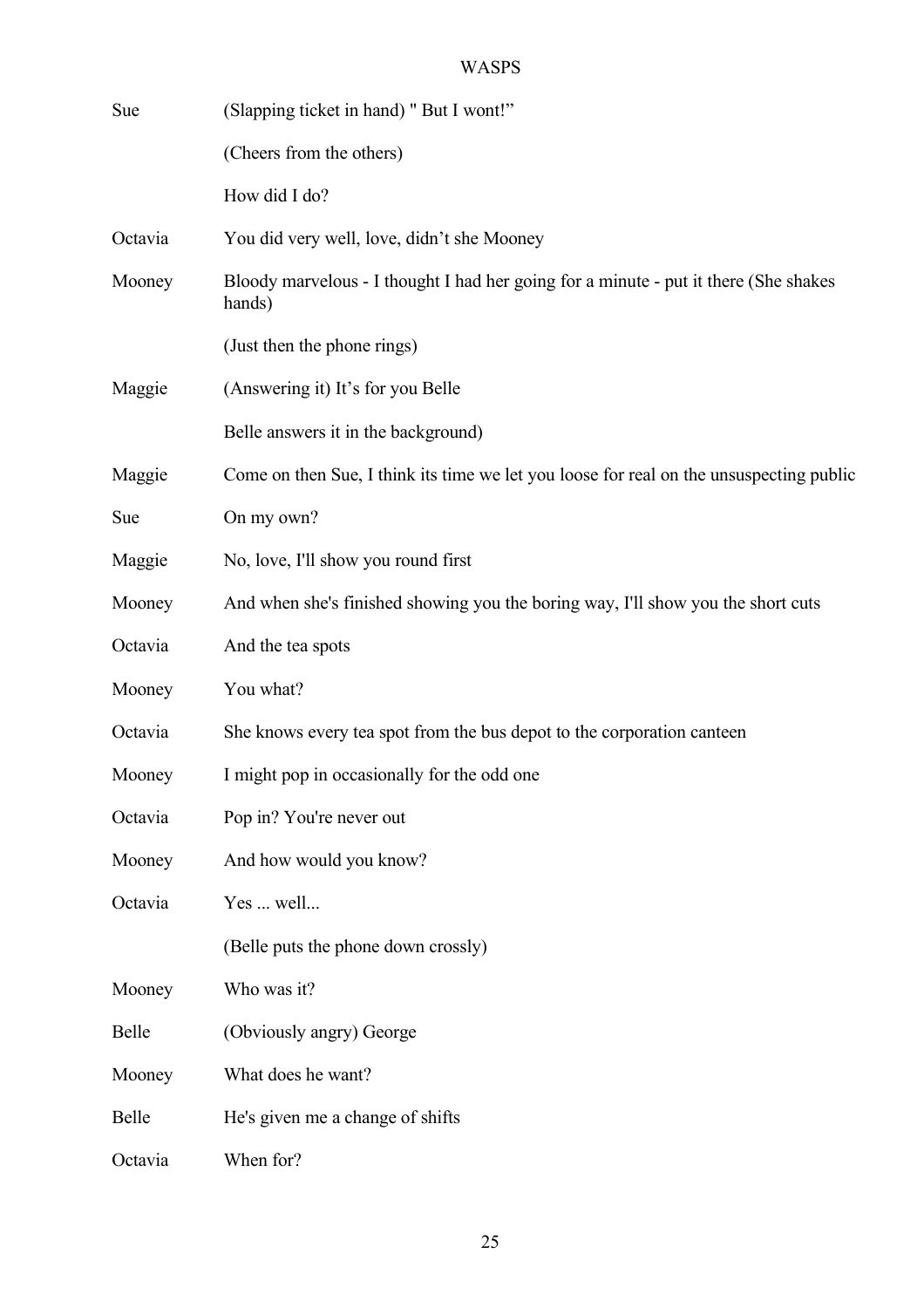| Belle   | <b>WASPS</b><br>Tomorrow - I was going out as well - it seems one of our number's booked the day off<br>at the last minute           |
|---------|--------------------------------------------------------------------------------------------------------------------------------------|
| Mooney  | Who?                                                                                                                                 |
|         | (Belle turns to look at Pearl who is still involved with her beloved birds at the window)                                            |
|         | (To Pearl) Do you realise you've messed up Belle's shifts Pearl?                                                                     |
| Pearl   | $Eh$ ?                                                                                                                               |
| Mooney  | You need a damned good shaking                                                                                                       |
| Octavia | Don't be too hard on her, Mooney, it's her birthday                                                                                  |
| Maggie  | Is it love? Many happy returns                                                                                                       |
| Mooney  | I know what we should buy her as well - a ruddy great handkerchief she can tie a knot<br>in - then she might remember what day it is |
| Maggie  | We'll have to have a little celebration drink tonight when we go off - what do you say,<br>Pearl?                                    |
| Pearl   | (Unaware) Eh? Yes, all right                                                                                                         |
| Maggie  | (To Sue) Are you ready Sue?                                                                                                          |
| Sue     | I think so                                                                                                                           |
| Mooney  | Winter draws on                                                                                                                      |
| Sue     | Eh?                                                                                                                                  |
| Mooney  | Its a joke, love                                                                                                                     |
| Sue     | Oh I see                                                                                                                             |
| Maggie  | Come on then, its time for you to earn your wings                                                                                    |
|         | (They exit as the lights fade)                                                                                                       |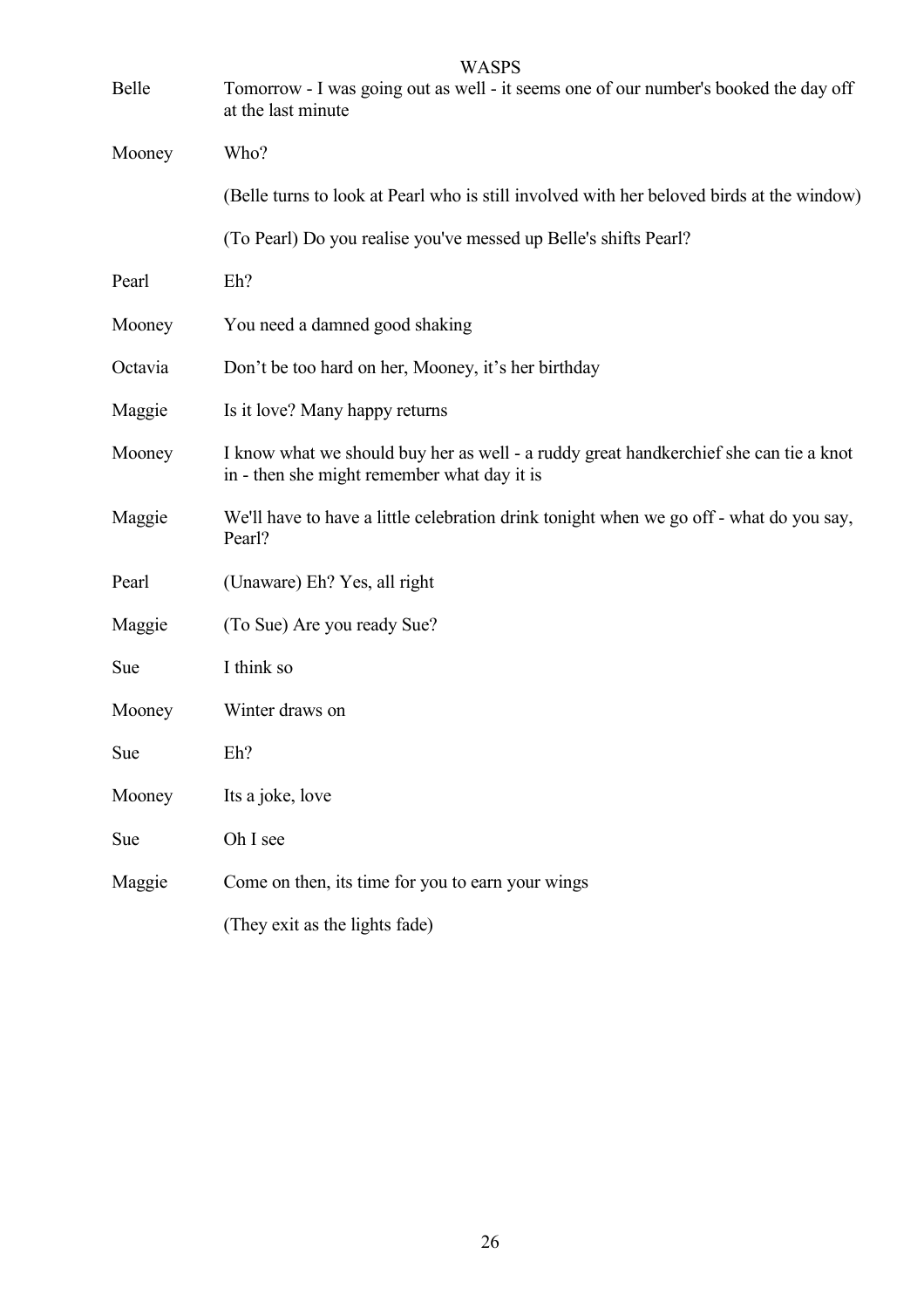#### ACT I - Scene 2

(The following scenes may be played at the front of the stage against closed curtains with minimal props to illustrate outdoor or indoor scenes. During the blackout a small table and chairs need to be set up at one side of the stage to illustrate the bus canteen for one of the later scenes)

(Maggie and Sue are walking in the town centre)

| Sue    | Is she always like that?                                                |
|--------|-------------------------------------------------------------------------|
| Maggie | Mooney? Yes, she's a bit of a character isn't she?                      |
| Sue    | You can say that again                                                  |
| Maggie | How does it feel then being out in the uniform?                         |
| Sue    | Ever so strange - as if everybody's looking at me                       |
| Maggie | They're not - everybody feels like that at first. You'll get used to it |
| Sue    | How long have you been doing the job?                                   |
| Maggie | Longer than I care to remember - over twenty years                      |
| Sue    | You must have been one of the first                                     |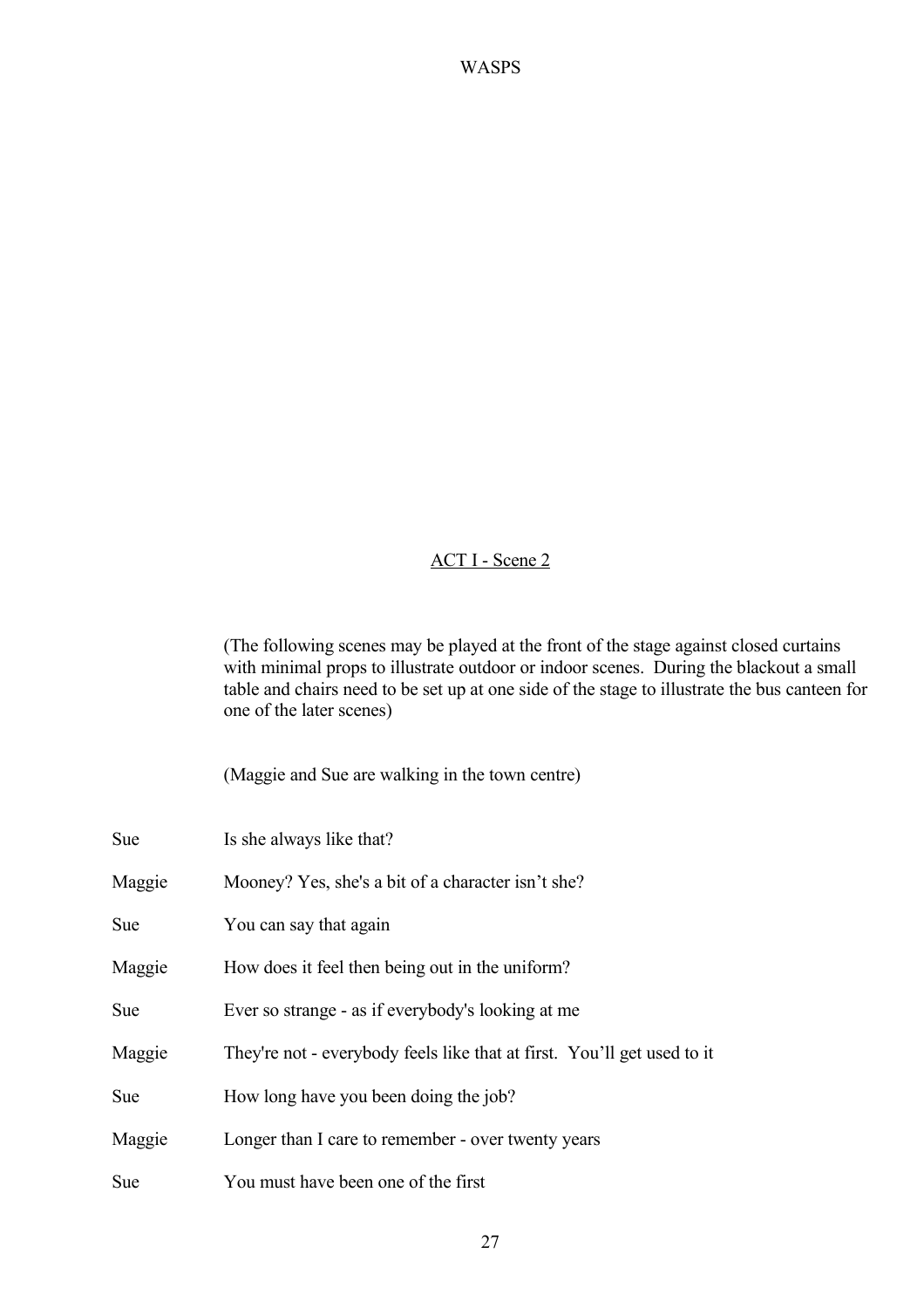| Maggie     | Yes - happy days - not only did we have the public against us but the police as well                                                                                                                                                  |
|------------|---------------------------------------------------------------------------------------------------------------------------------------------------------------------------------------------------------------------------------------|
| <b>Sue</b> | I thought they brought in the wardens to help the police?                                                                                                                                                                             |
| Maggie     | They did, but you try telling them that                                                                                                                                                                                               |
| Sue        | Was it right what Mooney was saying about the abuse?                                                                                                                                                                                  |
| Maggie     | Oh yes, you've got to put up with all that - you get used to it though - after a bit it's like<br>water off a duck's back  some people are a bit more sensitive, they let it get to them -<br>like Pearl. I'm a bit worried about her |
| Sue        | Is it right she spends all her time feeding the birds?                                                                                                                                                                                |
| Maggie     | I'm afraid so - she didn't used to be like that but just lately                                                                                                                                                                       |
| Sue        | Has she got any family?                                                                                                                                                                                                               |
| Maggie     | I think she's married                                                                                                                                                                                                                 |
| Sue        | No children?                                                                                                                                                                                                                          |
| Maggie     | No, perhaps that's the problem                                                                                                                                                                                                        |
| <b>Sue</b> | And what about you?                                                                                                                                                                                                                   |
| Maggie     | Me'? Married '? No, that's something I never quite got round to - what about yourself?                                                                                                                                                |
| <b>Sue</b> | No chance - I want to see a bit of life first                                                                                                                                                                                         |
| Maggie     | Very sensible                                                                                                                                                                                                                         |
| Sue        | All my friends are married and you should hear them. All they can go on about are<br>curtains or babies' nappies  0.K. then where do we start?                                                                                        |
| Maggie     | I'll show you round this patch and then I'll pass you on to one of the others                                                                                                                                                         |
| Sue        | So what do we do?                                                                                                                                                                                                                     |
| Maggie     | We have to make a note of the numbers on the cars and come back later on to see which<br>one's overstayed                                                                                                                             |
| Sue        | I don't know if I'll be able to do it you know                                                                                                                                                                                        |
| Maggie     | What?                                                                                                                                                                                                                                 |
| Sue        | Write out tickets for the offenders - what if they come back when you're writing one?                                                                                                                                                 |
| Maggie     | You have to give it to them personally - you don't have to let it bother you though -<br>they know the rules - if they take a chance, they have to pay for it.                                                                        |
| <b>Sue</b> | But what if they give me an excuse?                                                                                                                                                                                                   |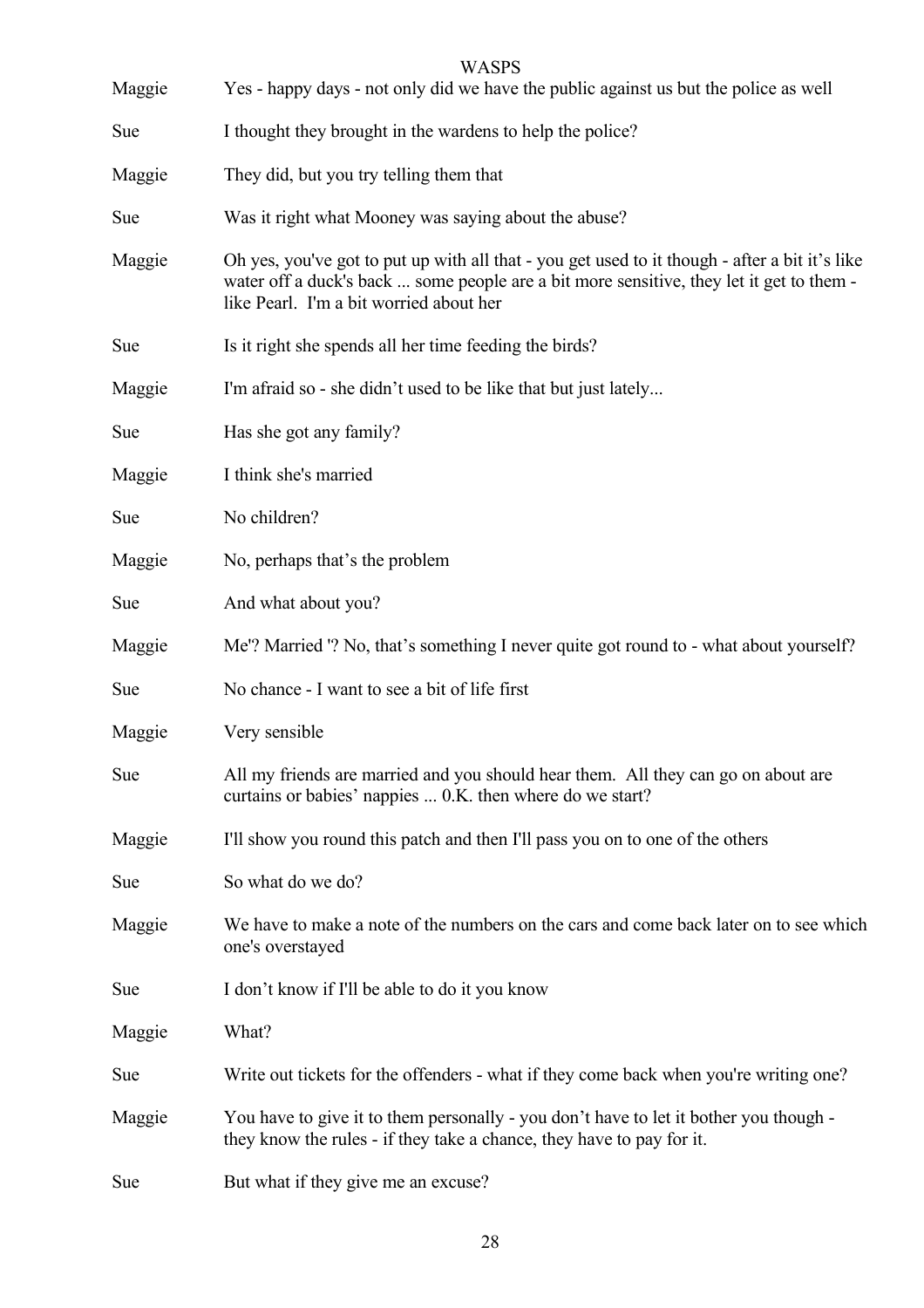| Maggie     | <b>WASPS</b><br>You'll hear all the excuses under the sun in this job - if you let them off they'll only do it<br>again                                                                                                                                                  |
|------------|--------------------------------------------------------------------------------------------------------------------------------------------------------------------------------------------------------------------------------------------------------------------------|
| <b>Sue</b> | I don't know if I'm hard enough                                                                                                                                                                                                                                          |
| Maggie     | You'll learn - you wouldn't do it yourself, now would you?                                                                                                                                                                                                               |
| <b>Sue</b> | I haven't got a car                                                                                                                                                                                                                                                      |
| Maggie     | But if you had?                                                                                                                                                                                                                                                          |
| <b>Sue</b> | I suppose not                                                                                                                                                                                                                                                            |
| Maggie     | Think it out - what would happen if you didn't give them a ticket?                                                                                                                                                                                                       |
| <b>Sue</b> | They wouldn't move in time?                                                                                                                                                                                                                                              |
| Maggie     | Correct - and that means less places for everybody else - you know the old saying,<br>"You have to be cruel to be kind,"  come on then, lets get writing                                                                                                                 |
|            | (Lights cross fade to find Sue talking this time to Octavia while they write in their<br>books)                                                                                                                                                                          |
| <b>Sue</b> | Were you really an opera singer?                                                                                                                                                                                                                                         |
| Octavia    | For a short while                                                                                                                                                                                                                                                        |
| <b>Sue</b> | It sounds very exciting - what on earth made you give that up for this?                                                                                                                                                                                                  |
| Octavia    | In the arts love, you either make it or you don't. If you don't you end up forever in the<br>chorus line, living out of a suitcase, moving from one crumbling boardinghouse to the<br>next - I've seen enough suitcases and enough boarding houses to last me a lifetime |
| <b>Sue</b> | But it can' compare to this                                                                                                                                                                                                                                              |
| Octavia    | No, I'll admit it is "slightly" different but the money's about the same and at least this is<br>regular - now I enjoy my music in my own time with a local group                                                                                                        |
| Sue        | A big fish in a little pond?                                                                                                                                                                                                                                             |
| Octavia    | Something like that  what about you? You're surely not going to waste the best years<br>of your life doing this?                                                                                                                                                         |
| Sue        | I thought I'd just try it for the experience                                                                                                                                                                                                                             |
| Octavia    | You'll get plenty of that in this job – don't you want to do anything else with your life?                                                                                                                                                                               |
| Sue        | I do have one dream - you promise you wont laugh?                                                                                                                                                                                                                        |
| Octavia    | Scouts honour                                                                                                                                                                                                                                                            |

29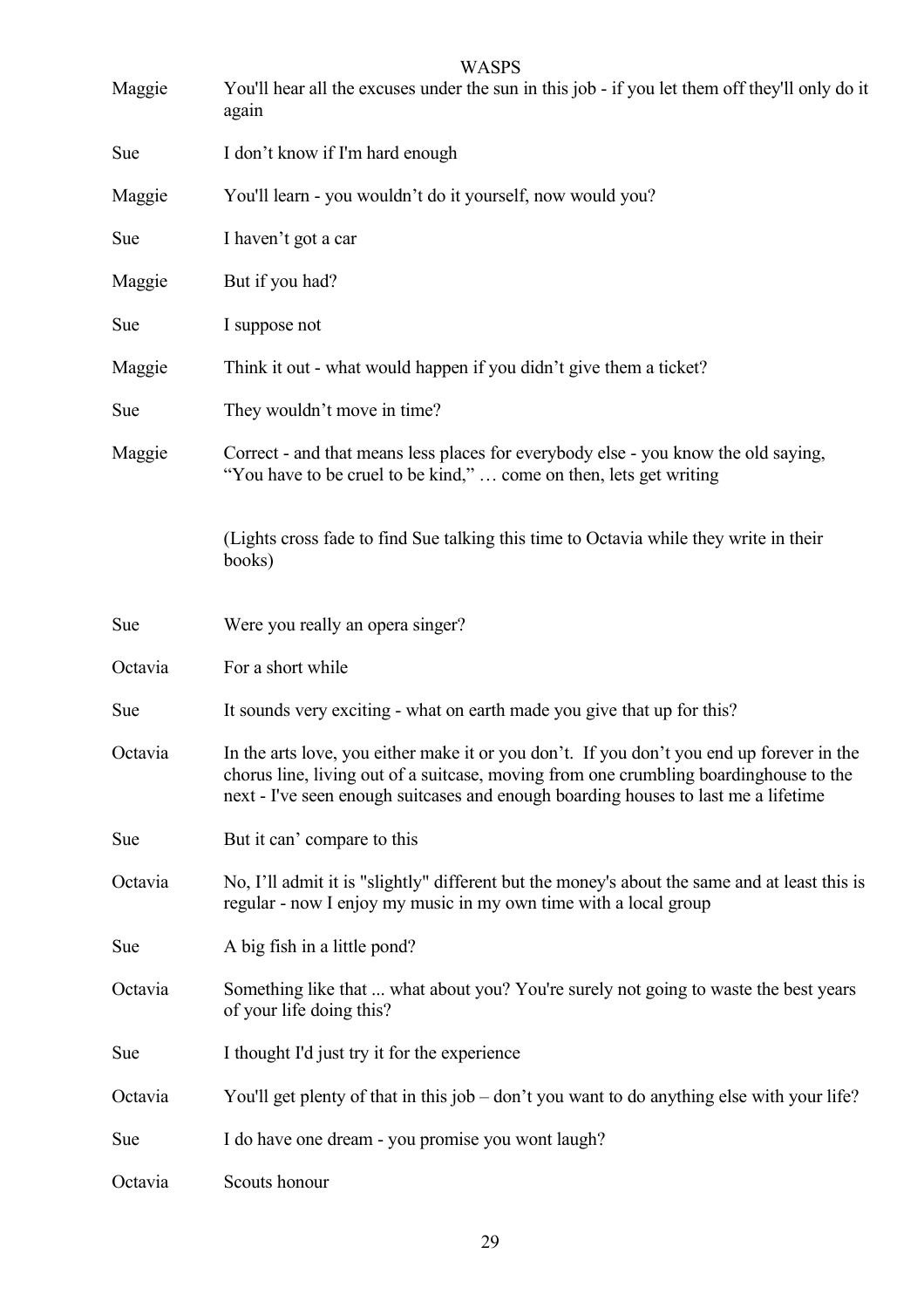| Sue     | <b>WASPS</b><br>I'm trying to write a book                                                                                                                                                           |
|---------|------------------------------------------------------------------------------------------------------------------------------------------------------------------------------------------------------|
|         | (Octavia smiles)                                                                                                                                                                                     |
|         | You said you wouldn't laugh                                                                                                                                                                          |
| Octavia | I'm not laughing, I'm smiling – what's wrong with wanting to be a writer?                                                                                                                            |
| Sue     | Most people just laugh when I tell them                                                                                                                                                              |
| Octavia | I think its a great idea - whatever you want to do you give it a try while you're young -<br>there are lots of old people wandering around saying "if only I'd done so-and-so when I<br>was younger" |
| Sue     | Not like you - at least you tried                                                                                                                                                                    |
| Octavia | I tried all right, nobody knows how much I tried                                                                                                                                                     |
|         | (Lights cross fade to Freda being pursued by an out-of-breath Sue)                                                                                                                                   |
| Sue     | Could you slow down a bit please?                                                                                                                                                                    |
| Freda   | Why?                                                                                                                                                                                                 |
| Sue     | I can't keep up                                                                                                                                                                                      |
| Freda   | That is your problem - why they put you with me in the first place I don't know - I<br>haven't the time to show people round                                                                         |
| Sue     | They said I had to see each area                                                                                                                                                                     |
| Freda   | So now you've seen it you can move on                                                                                                                                                                |
| Sue     | It isn't time yet                                                                                                                                                                                    |
|         | (The sound of rain)                                                                                                                                                                                  |
|         | (Pulling up collar) And now it's starting to rain                                                                                                                                                    |
| Freda   | (Unperturbed) A little rain never hurt anybody                                                                                                                                                       |
| Sue     | My writing's going all smudgy (she heads for a doorway)                                                                                                                                              |
| Freda   | What are you doing?                                                                                                                                                                                  |
| Sue     | Just waiting till it eases off                                                                                                                                                                       |
| Freda   | And if it rains all day? What will you do then?                                                                                                                                                      |
| Sue     | (Reluctantly coming back) Oh all right                                                                                                                                                               |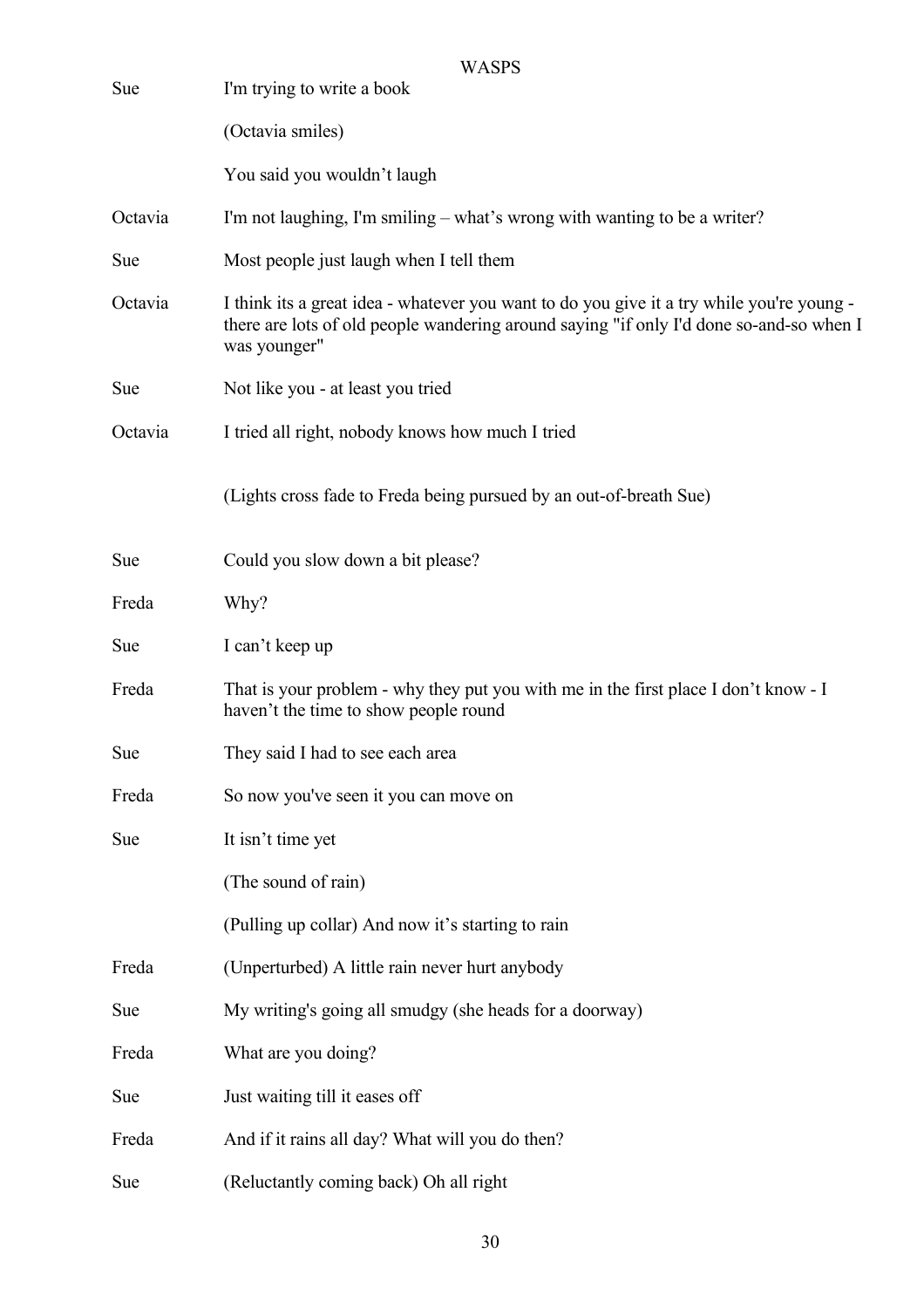| Freda      | <b>WASPS</b><br>That's the trouble with people; the slightest difficulty and they want to give up                                                                                                                |
|------------|------------------------------------------------------------------------------------------------------------------------------------------------------------------------------------------------------------------|
| <b>Sue</b> | Vera said you were German                                                                                                                                                                                        |
| Freda      | That's correct - what of it?                                                                                                                                                                                     |
| <b>Sue</b> | (Trying to make conversation) What made you come to Britain in the first place                                                                                                                                   |
| Freda      | (Blocking) That is my business                                                                                                                                                                                   |
|            | (Pause)                                                                                                                                                                                                          |
| <b>Sue</b> | I had a pen friend once, from the Black Forest - Bad Liebenziel                                                                                                                                                  |
| Freda      | I don't know it                                                                                                                                                                                                  |
|            | (Awkward pause)                                                                                                                                                                                                  |
| <b>Sue</b> | I'm sorry you know, about earlier                                                                                                                                                                                |
| Freda      | When?                                                                                                                                                                                                            |
| <b>Sue</b> | It was me who found your notebook                                                                                                                                                                                |
| Freda      | You?                                                                                                                                                                                                             |
| Sue        | But it wasn't me who told what's-his-name                                                                                                                                                                        |
| Freda      | They are like children - all the time playing games                                                                                                                                                              |
| Sue        | They seem a cheerful lot don't they?                                                                                                                                                                             |
| Freda      | You think so?                                                                                                                                                                                                    |
| <b>Sue</b> | A lot more cheerful than the last crowd I worked with - can I ask you how long you've<br>been a warden?                                                                                                          |
| Freda      | Too long                                                                                                                                                                                                         |
| Sue        | Don't you like the job then?                                                                                                                                                                                     |
| Freda      | What do you think?                                                                                                                                                                                               |
| Sue        | Why not?                                                                                                                                                                                                         |
| Freda      | "Why not?" I should have thought that would have been obvious - we are dealing each<br>day with people who break the rules, who come to town and think they can leave their<br>vehicles for as long as they wish |
| Sue        | Sometimes it's unavoidable though isn't it?                                                                                                                                                                      |
| Freda      | Why?                                                                                                                                                                                                             |

31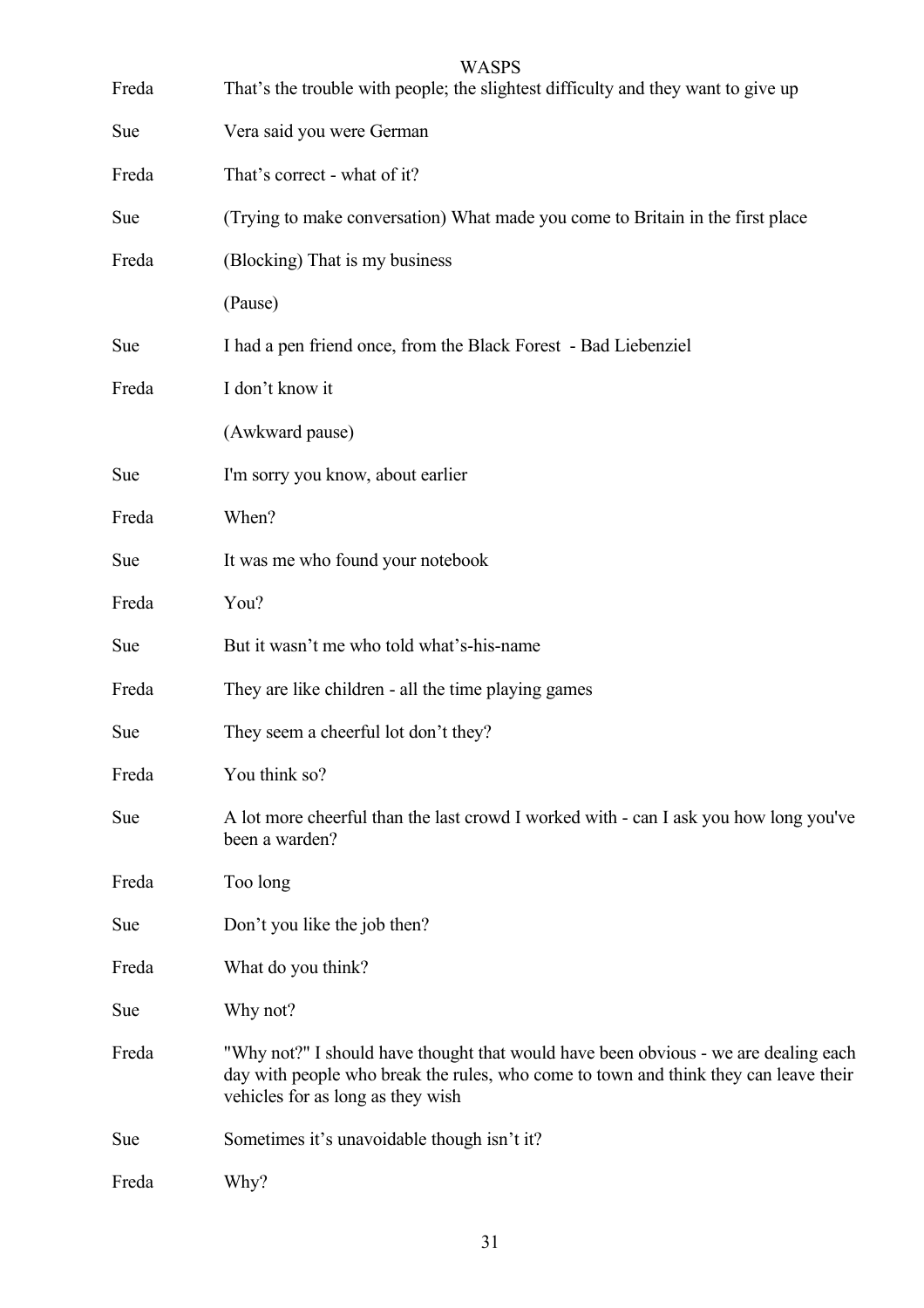| Sue    | <b>WASPS</b><br>Well  if there's a queue for something or you forget the time                                                                                                                                                                                                                                |
|--------|--------------------------------------------------------------------------------------------------------------------------------------------------------------------------------------------------------------------------------------------------------------------------------------------------------------|
| Freda  | They shouldn't forget                                                                                                                                                                                                                                                                                        |
| Sue    | Don't you ever forget anything?                                                                                                                                                                                                                                                                              |
| Freda  | N <sub>0</sub>                                                                                                                                                                                                                                                                                               |
| Sue    | I do - I can be in the library, reading and before I know it the whole afternoon's gone -<br>one day you know I'm going to be an author                                                                                                                                                                      |
| Freda  | Oh yes?                                                                                                                                                                                                                                                                                                      |
| Sue    | Yes, I'm going to write about everything in the world that's unjust and then when<br>people read my books they'll see the error of their ways and change                                                                                                                                                     |
| Freda  | You think so?                                                                                                                                                                                                                                                                                                |
| Sue    | Well that's the general idea  don't you ever feel like writing                                                                                                                                                                                                                                               |
| Freda  | What's the point?                                                                                                                                                                                                                                                                                            |
| Sue    | The point is that somebody's got to record what the world's like - if nobody does that,<br>no one in the future will know how we live today                                                                                                                                                                  |
| Freda  | Some people are too busy with the present to worry about the future                                                                                                                                                                                                                                          |
|        | (Lights cross fade to a small table in the bus canteen - Belle, Mooney and Sue come in<br>with cups of tea)                                                                                                                                                                                                  |
| Sue    | So there we were writing down these numbers and it was pouring with rain - I asked her<br>if I could shelter in a doorway but she wouldn't have it                                                                                                                                                           |
| Mooney | That's Adolph, dedicated to the last                                                                                                                                                                                                                                                                         |
| Belle  | She's all right underneath though                                                                                                                                                                                                                                                                            |
| Mooney | Yeah? How deep do you want to go?                                                                                                                                                                                                                                                                            |
| Sue    | She's so keen its unreal - one chap came back two minutes late and she was writing out<br>the ticket - he said he's been to have his dog put down and I believed him, I really did,<br>he had tears in his eyes and everything but it didn't bother her, she just wrote out the<br>ticket and gave it to him |
| Mooney | That's our Freda                                                                                                                                                                                                                                                                                             |
| Sue    | Why does she have to be so strict?                                                                                                                                                                                                                                                                           |
| Belle  | I don't know                                                                                                                                                                                                                                                                                                 |
| Mooney | You won't change her                                                                                                                                                                                                                                                                                         |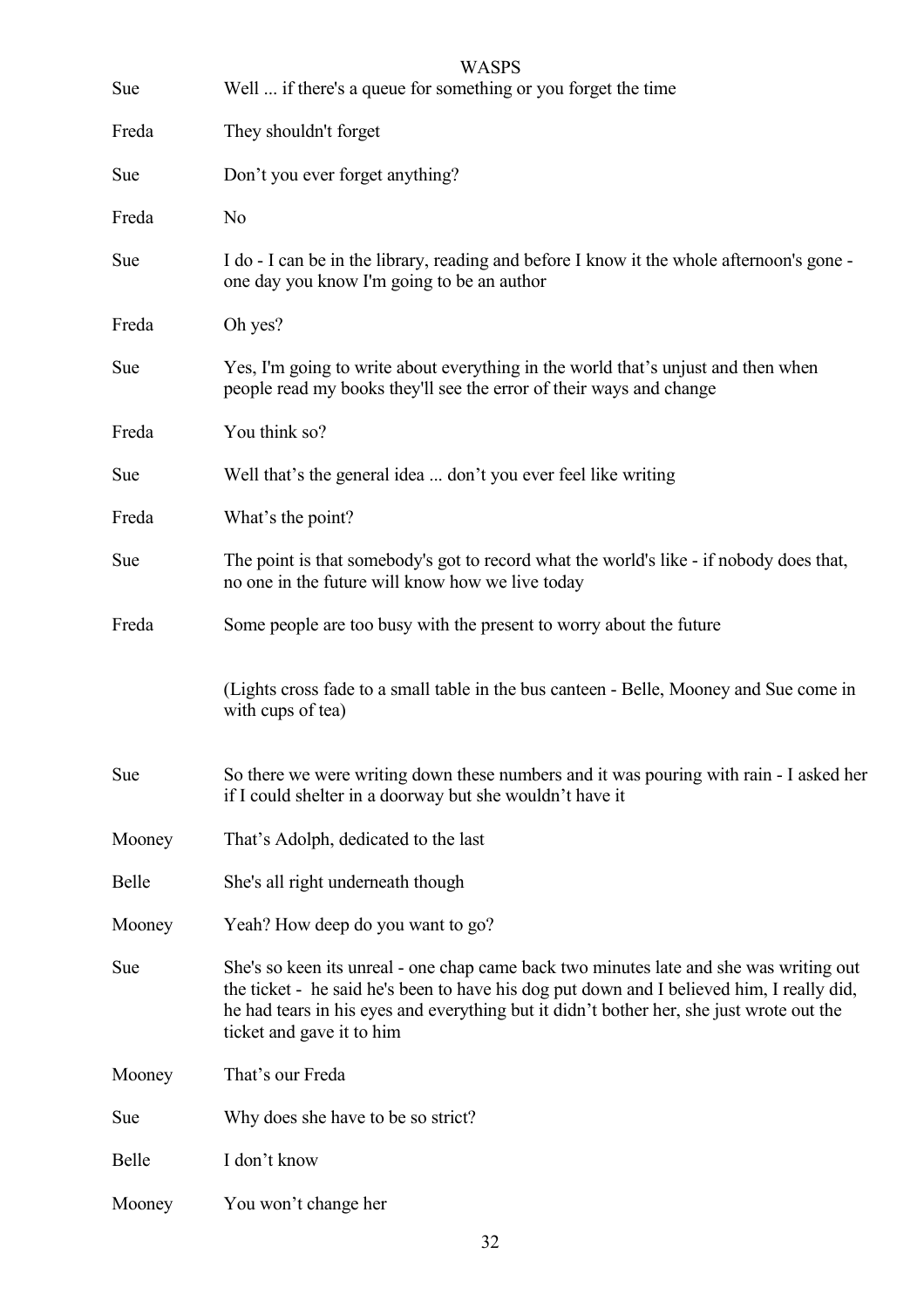| Sue        | I said to her "What if you're in the library reading a book and you forget the time? She<br>won't wear any excuses. She says she's never late |
|------------|-----------------------------------------------------------------------------------------------------------------------------------------------|
| Belle      | I enjoy a good book.                                                                                                                          |
| Mooney     | Come off it, you cant even read                                                                                                               |
| Belle      | Cheek! I get those romantic novels, you know the sort I mean                                                                                  |
| Sue        | Oh                                                                                                                                            |
| Belle      | What do you mean "Oh"?                                                                                                                        |
| <b>Sue</b> | I thought you meant real books                                                                                                                |
| Belle      | They are real                                                                                                                                 |
| Sue        | They're not, they're escapism                                                                                                                 |
| Mooney     | Listen to her - and how would you know?                                                                                                       |
| Sue        | Because I'm writing one                                                                                                                       |
| Belle      | You?                                                                                                                                          |
| <b>Sue</b> | Yes, why not                                                                                                                                  |
| Mooney     | You? Write a book?                                                                                                                            |
| Sue        | Why shouldn't I?                                                                                                                              |
| Belle      | What's it about?                                                                                                                              |
| Sue        | About you, me, us                                                                                                                             |
| Belle      | Us?                                                                                                                                           |
| Sue        | Yes, a sort of autobiography with the names changed to protect the innocent                                                                   |
| Belle      | I don't think I like the idea of being in a book                                                                                              |
| Sue        | It wont be you exactly, just some of the things that happen                                                                                   |
| Belle      | But you're just a child                                                                                                                       |
| Sue        | So how old do you have to be?                                                                                                                 |
| Belle      | You have to have seen some of life                                                                                                            |
| Mooney     | She'll do that all right in this job                                                                                                          |
| Belle      | Why don't you just find yourself a boyfriend and settle down                                                                                  |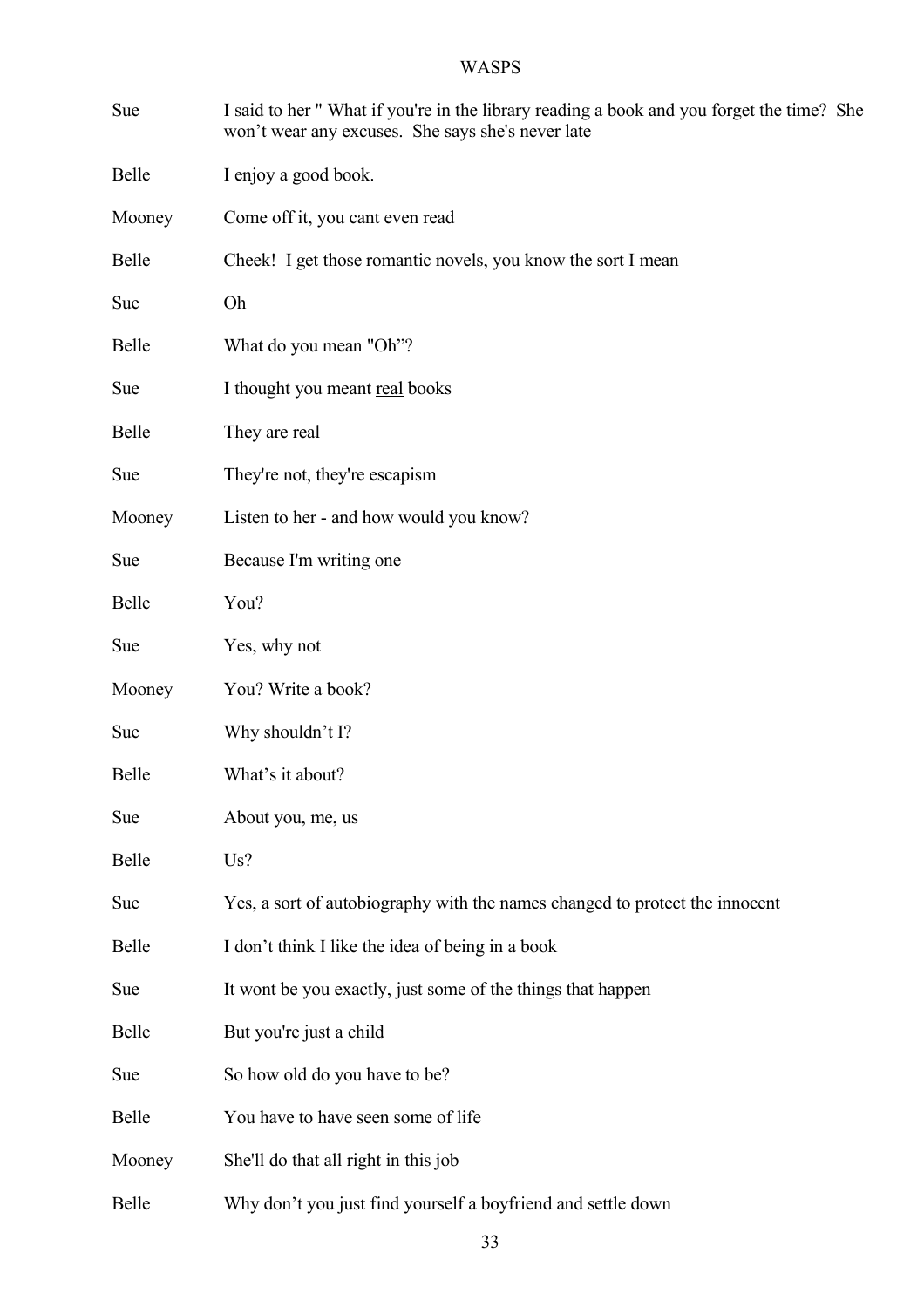| Sue          | Have kids - do the ironing?                                                                                                                |
|--------------|--------------------------------------------------------------------------------------------------------------------------------------------|
| Belle        | Yeah                                                                                                                                       |
| Sue          | Because I've got more to give than that - if you're happy to go home and watch the tele<br>that's up to you - I go home and write          |
| <b>Belle</b> | I'll never be able to open my mouth again                                                                                                  |
| Mooney       | Perhaps we ought to get her autograph before she's famous - I can see it now - "Yellow<br>peril" - to I was a nymphomaniac traffic warden" |
| <b>Belle</b> | "The Sweet Sins of Sexy Suzy!"                                                                                                             |
| Sue          | There's more to it than $sex$ – there's people – don't you find people fascinating?                                                        |
| Mooney       | Oh yeah - anybody for another tea?                                                                                                         |
| Sue          | Shouldn't we be getting back on the streets?                                                                                               |
| Mooney       | Time enough for that                                                                                                                       |
| Belle        | (Seeing somebody she fancies) Now I could write a book about him                                                                           |
| Sue          | Who?                                                                                                                                       |
| Belle        | Him over there, look at those eyes                                                                                                         |
| Sue          | That's the trouble, everybody goes on appearances                                                                                          |
| <b>Belle</b> | What else is there?                                                                                                                        |
| Sue          | You fancy him do you?                                                                                                                      |
| Belle        | (Dreamily) Do I                                                                                                                            |
| Sue          | Why?                                                                                                                                       |
| Belle        | Why? Just take a look                                                                                                                      |
| Sue          | But you don't know what he's like underneath, his personality                                                                              |
| Belle        | I don't give a toss about personality with eyes like that, they're come to bed eyes                                                        |
| Sue          | So he takes you to bed - then what?                                                                                                        |
| Belle        | What else is there?                                                                                                                        |
| Sue          | And that's all you want out of a relationship?                                                                                             |
| Belle        | It'll do for starters                                                                                                                      |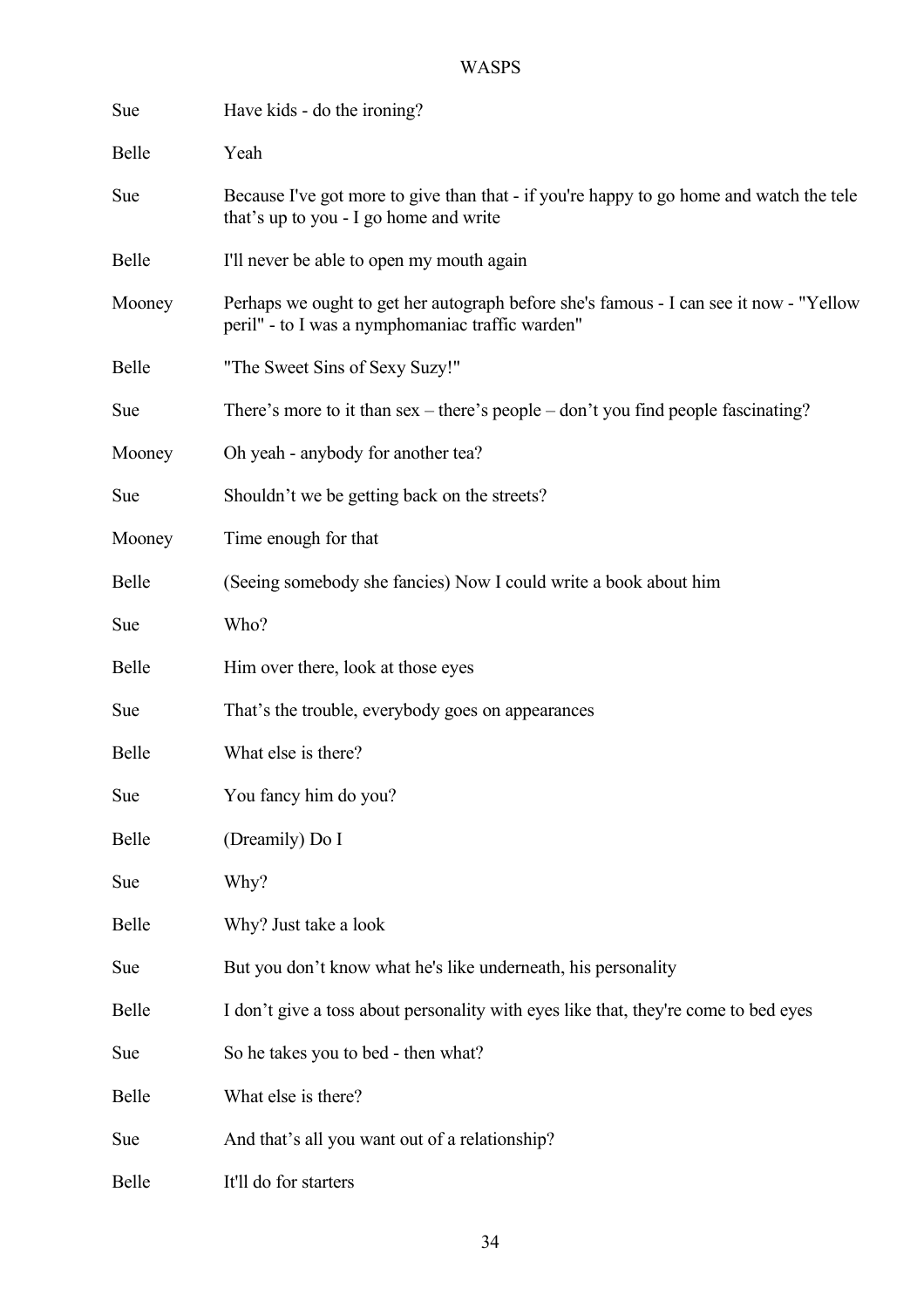| Sue          | <b>WASPS</b><br>How long have you been in the job Belle?                                                                                                                                                                                         |
|--------------|--------------------------------------------------------------------------------------------------------------------------------------------------------------------------------------------------------------------------------------------------|
| Belle        | Five years                                                                                                                                                                                                                                       |
| Sue          | And what were you doing before that?                                                                                                                                                                                                             |
| <b>Belle</b> | I was a sales executive                                                                                                                                                                                                                          |
| Sue          | Sales?                                                                                                                                                                                                                                           |
| <b>Belle</b> | Well actually I was a demonstrator but "sales executive" sounds better - I was selling<br>kitchen utensils - frying pans to be exact                                                                                                             |
| Sue          | Frying pans?                                                                                                                                                                                                                                     |
| Belle        | Yeah, woks - Chinese woks - I had to demonstrate their non-stick capacities                                                                                                                                                                      |
| Sue          | It sounds "different"                                                                                                                                                                                                                            |
| Belle        | Does it? It was bloody boring - I remember I had to learn this speech – "While other<br>woks promise you the earth ours will provide it, a perfect finish every time, no<br>scraping, no scouring, Rising Sun perfection at the minimum of cost" |
| Mooney       | (Returning with tea tray) You what?                                                                                                                                                                                                              |
| Sue          | She was just telling me about her woks                                                                                                                                                                                                           |
| Mooney       | Oh the demonstrating. Yes she's a right little mover when she gets going is our Belle -<br>did they give you an Equity card?                                                                                                                     |
| Belle        | You know what you can do                                                                                                                                                                                                                         |
| Sue          | Don't you think we should be going? I think the rain's stopped                                                                                                                                                                                   |
| Mooney       | What's your hurry? We're entitled to a break aren't we Belle? (But Belle has made a<br>move off towards the bus driver) Belle?                                                                                                                   |
| Sue          | Where's she going?                                                                                                                                                                                                                               |
| Mooney       | Chatting up that driver - its the uniform - she's got this thing about uniforms - she<br>throws herself at them                                                                                                                                  |
| Sue          | Sounds like a recipe for disaster                                                                                                                                                                                                                |
| Mooney       | It is. Never mind, we can drink hers. What do you think of being a wasp then?                                                                                                                                                                    |
| Sue          | I never knew there was so much to it - you just see the wardens walking in the sunshine<br>and think "That looks a nice job"                                                                                                                     |
| Mooney       | Same as any job, you don't know it till you're on the inside  D'you think you'll stick it<br>then?                                                                                                                                               |
| Sue          | Too early to say yet                                                                                                                                                                                                                             |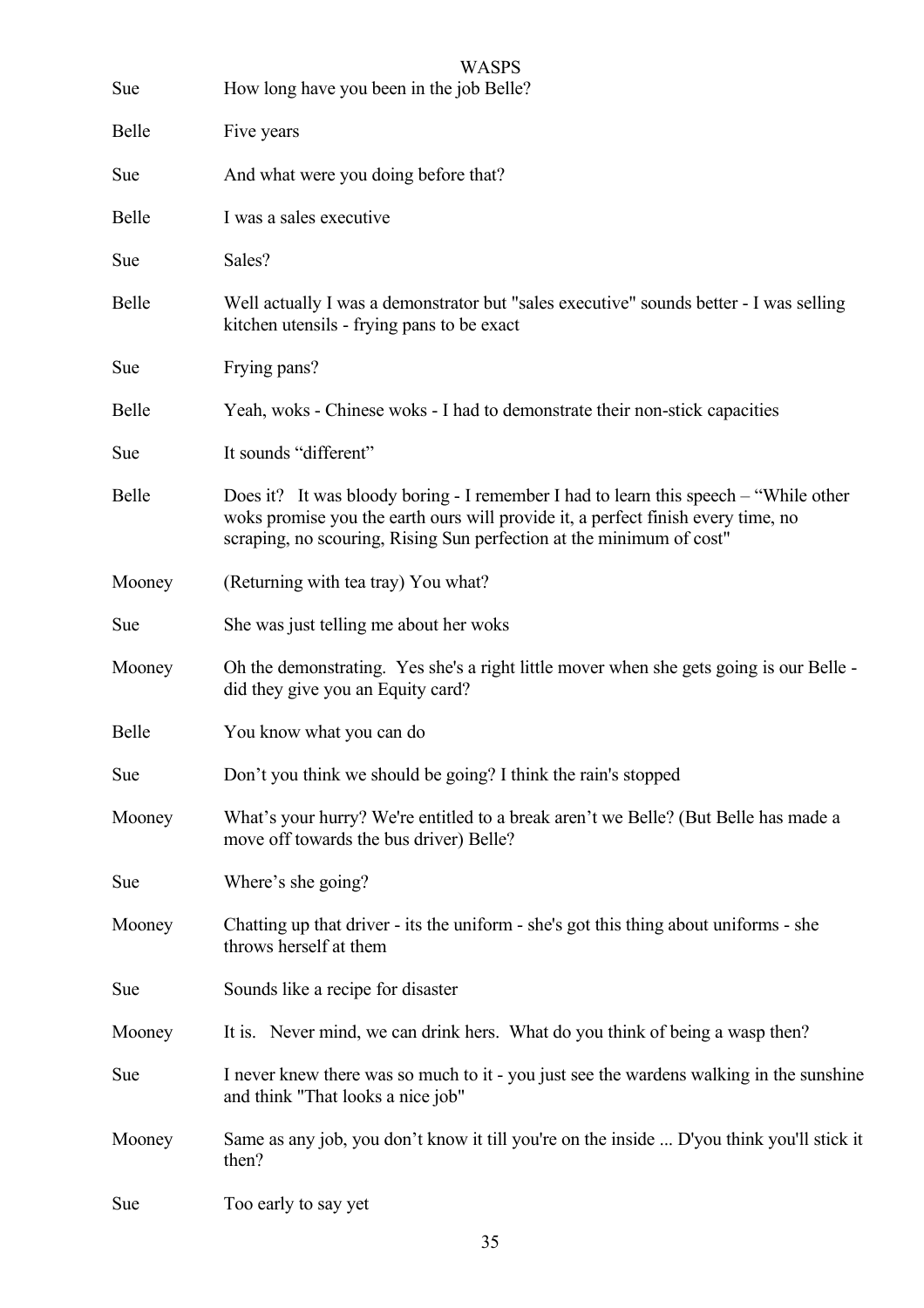| Mooney | You can always put us in your book, not that anything interesting ever happens what<br>would you write about us then?  |
|--------|------------------------------------------------------------------------------------------------------------------------|
| Sue    | I don't know                                                                                                           |
| Mooney | Come on, tell the truth, if you were writing about us how would you describe us?                                       |
| Sue    | I don't think I should talk behind people's backs                                                                      |
| Mooney | Come on - Maggie for instance                                                                                          |
| Sue    | Well she's very friendly isn't she?                                                                                    |
| Mooney | She is that  and Freda?                                                                                                |
| Sue    | She's a different kettle of fish - I haven't quite worked out what makes her tick                                      |
| Mooney | Nor have we                                                                                                            |
| Sue    | I'm sure deep down there's a caring person underneath but she puts up that veneer of<br>hardness like a wall round her |
| Mooney | And Octavia?                                                                                                           |
| Sue    | I like her - she's nice                                                                                                |
| Mooney | <b>Belle</b>                                                                                                           |
| Sue    | I really -                                                                                                             |
| Mooney | Come on, what do make of our Belle?                                                                                    |
| Sue    | Well I don't know why she has to spend so much time doing her make up - I wonder<br>what she's trying to prove         |
| Mooney | And of course there's always me                                                                                        |
| Sue    | Oh no-                                                                                                                 |
| Mooney | Go on, don't be shy. How would you describe me in this book?                                                           |
| Sue    | You all of you seem as if you're looking for something                                                                 |
| Mooney | And what am I looking for?                                                                                             |
| Sue    | Status? Appreciation                                                                                                   |
| Mooney | You're not as daft as you look                                                                                         |
| Sue    | I really think I ought to be going                                                                                     |
| Mooney | Who's next on your Cooks tour?                                                                                         |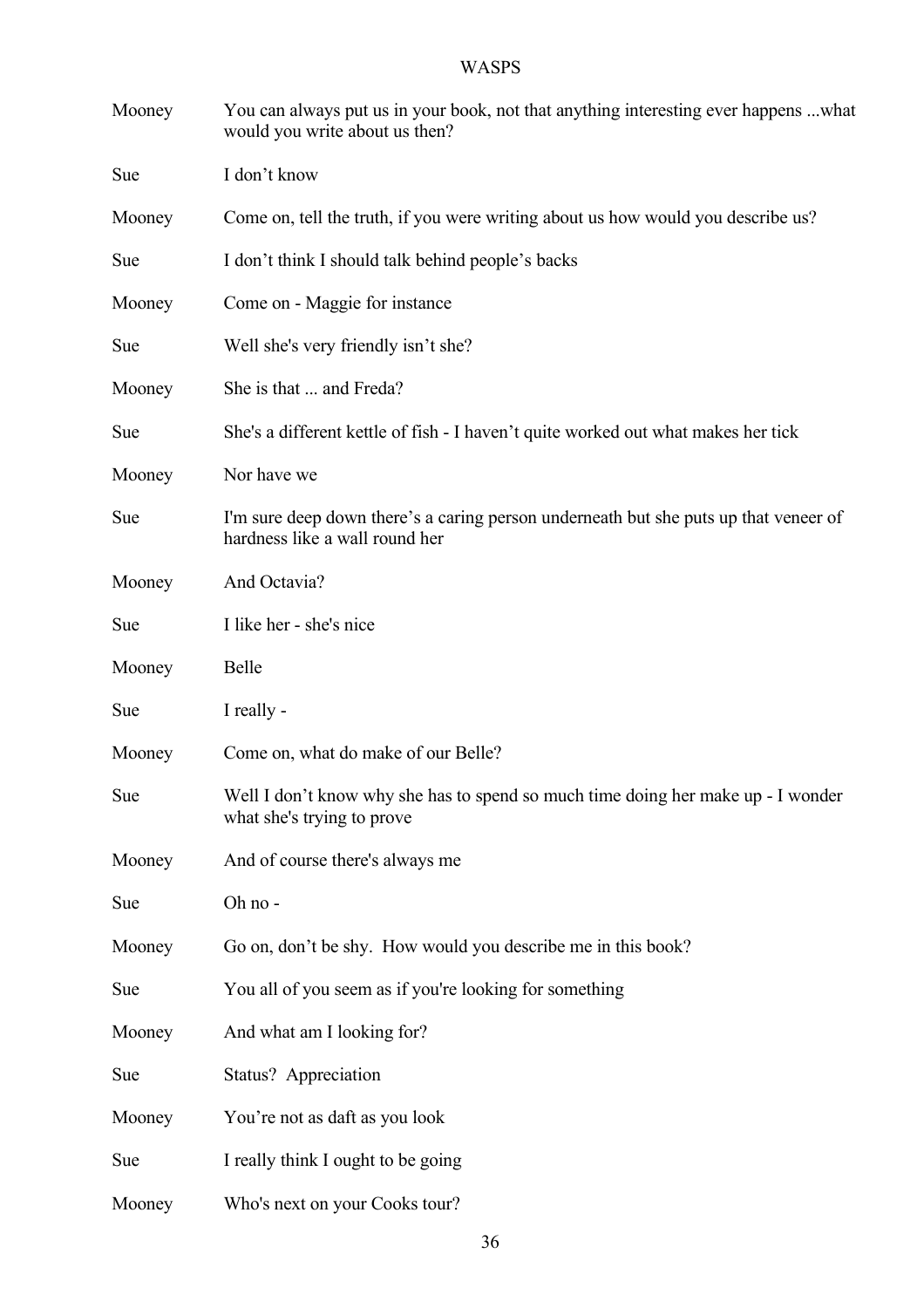| Sue    | Pearl                                                                                                                                                                                                                                                                                             |
|--------|---------------------------------------------------------------------------------------------------------------------------------------------------------------------------------------------------------------------------------------------------------------------------------------------------|
| Mooney | Well that should be an education                                                                                                                                                                                                                                                                  |
| Sue    | How will I find her?                                                                                                                                                                                                                                                                              |
| Mooney | No problem - just go down to the Square and look for a crowd of pigeons - when you<br>find them she'll be there somewhere in the middle                                                                                                                                                           |
| Sue    | (Getting up) Right then I'll be seeing you later                                                                                                                                                                                                                                                  |
| Mooney | And don't forget - lunch is at twelve o'clock in the police canteen                                                                                                                                                                                                                               |
| Sue    | 0.K.                                                                                                                                                                                                                                                                                              |
|        | (Cross fade of lights to Pearl in spot feeding her pigeons oblivious to the world around<br>her – sounds of cooing and flapping as Sue approaches)                                                                                                                                                |
| Sue    | Hello there                                                                                                                                                                                                                                                                                       |
|        | (No response from Pearl)                                                                                                                                                                                                                                                                          |
|        | They said I'd find you here                                                                                                                                                                                                                                                                       |
|        | (She is feeling awkward)                                                                                                                                                                                                                                                                          |
|        | I've got to see each area they said                                                                                                                                                                                                                                                               |
|        | (No response)                                                                                                                                                                                                                                                                                     |
|        | They certainly seem to like you don't they?                                                                                                                                                                                                                                                       |
|        | (No response)                                                                                                                                                                                                                                                                                     |
|        | Do you do this every day?                                                                                                                                                                                                                                                                         |
|        | (No response)                                                                                                                                                                                                                                                                                     |
|        | I suppose they get used to you feeding them it's a good job somebody does  I often<br>think it must be great to be a bird, don't you? To be able to just flap your wings and fly<br>away from everything                                                                                          |
|        | (No response)                                                                                                                                                                                                                                                                                     |
|        | When I was small I used to pretend I could fly I had these adventures where I could go<br>to where-ever I wanted  I didn't want to grow up  I wanted to stay young all the<br>time like Peter Pan  but unfortunately you cant stay young can you?  you have to<br>grow up and face the real world |

(No response – awkward pause)